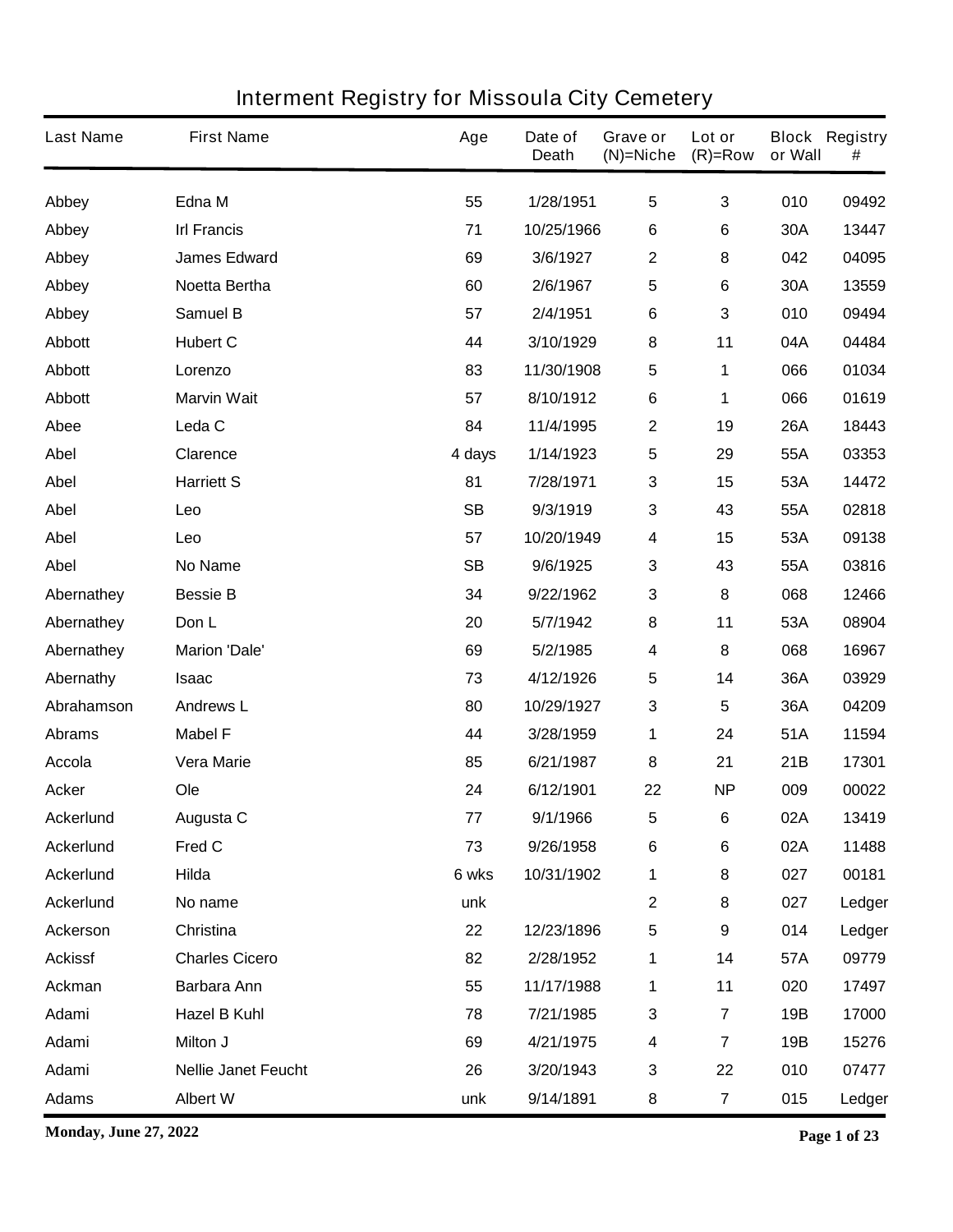| <b>Last Name</b> | <b>First Name</b>       | Age              | Date of<br><b>Death</b> | <b>Grave or</b><br>$(N)$ =Niche | Lot or<br>$(R)=Row$     | or Wall    | <b>Block Registry</b><br># |
|------------------|-------------------------|------------------|-------------------------|---------------------------------|-------------------------|------------|----------------------------|
| <b>Adams</b>     | Anna                    | 87               | 11/16/1949              | 1                               | 21                      | <b>19A</b> | 09165                      |
| <b>Adams</b>     | <b>Benswill L</b>       | 63               | 8/15/1967               | $\boldsymbol{2}$                | 19                      | 071        | 13569                      |
| <b>Adams</b>     | <b>Catherine Mary</b>   | 86               | 1/25/1917               | 6                               | 76                      | 063        | 02301                      |
| <b>Adams</b>     | Cotton                  | 50               | 7/29/1940               | $\mathbf 3$                     | 13                      | 54A        | 06903                      |
| <b>Adams</b>     | Ed T                    | 77               | 5/5/1946                | $\mathbf 2$                     | 5                       | 050        | 08289                      |
| <b>Adams</b>     | Fern L                  | 52               | 12/27/1959              | $\overline{\mathbf{7}}$         | 8                       | 8.5        | 11768                      |
| <b>Adams</b>     | <b>Florence A</b>       | 65               | 4/18/1970               | 1                               | 14                      | 019        | 14183                      |
| <b>Adams</b>     | <b>Frances Craig</b>    | unk              |                         | $\overline{\mathbf{5}}$         | $\overline{\mathbf{7}}$ | 002        | Ledger                     |
| <b>Adams</b>     | <b>Frances M</b>        | 83               | 11/1/1970               | $\mathbf 2$                     | 17                      | 09A        | 14315                      |
| <b>Adams</b>     | Gus                     | 59               | 5/16/1922               | $\mathbf 2$                     | $\overline{\mathbf{7}}$ | 039        | 03233                      |
| <b>Adams</b>     | <b>Harry</b>            | 59               | 4/2/1930                | $\mathbf 2$                     | 15                      | <b>14A</b> | 04694                      |
| <b>Adams</b>     | Harry F                 | 81               | 11/26/1977              | 1                               | 14                      | 019        | 15897                      |
| <b>Adams</b>     | <b>Hiriam B</b>         | 63               | 5/8/1922                | 8.5                             | 127                     | 063        | 03232                      |
| <b>Adams</b>     | <b>Jack Donald</b>      | 15 mos           | 1/18/1966               | 4                               | 38                      | 41A        | 13223                      |
| <b>Adams</b>     | Joshua                  | 73               | 7/13/1939               | 8                               | 133                     | 063        | 06689                      |
| <b>Adams</b>     | Kate D                  | 58               | 4/4/1940                | 1                               | 5                       | 050        | 06823                      |
| <b>Adams</b>     | Lena                    | 50               | 3/19/1935               | $\mathbf 3$                     | 8                       | 37A        | 05642                      |
| <b>Adams</b>     | Leon Ayers Jr           | 19               | 4/6/1940                | $\mathbf 2$                     | 10                      | <b>18A</b> | 06822                      |
| <b>Adams</b>     | <b>Lillie Pearl</b>     | 58               | 5/28/1942               | $\overline{\mathbf{7}}$         | 9                       | 8.5        | 07306                      |
| <b>Adams</b>     | <b>Lloyd H</b>          | 60               | 12/27/1959              | 8                               | 8                       | 8.5        | 11769                      |
| <b>Adams</b>     | Louis                   | 28               | 10/26/1914              | 8                               | 10                      | 005        | 01950                      |
| <b>Adams</b>     | <b>Louise S</b>         | 45               | 9/13/1930               | 1                               | 15                      | <b>14A</b> | 04783                      |
| <b>Adams</b>     | <b>Margaret Dimmick</b> | 73               | 10/7/1997               | 5                               | 18                      | 39A        | 18687                      |
| <b>Adams</b>     | <b>Montana</b>          | $\boldsymbol{9}$ | 5/27/1906               | 1                               | 14                      | 006        | 00580                      |
| <b>Adams</b>     | No Name                 | unk              |                         | 6                               | $\overline{\mathbf{7}}$ | 002        | Ledger                     |
| <b>Adams</b>     | Pearl                   | 80               | 1/7/1970                | $\overline{\mathbf{5}}$         | 20                      | 51A        | 14117                      |
| <b>Adams</b>     | <b>Robert H</b>         | 63               | 5/29/1966               | $\overline{\mathbf{7}}$         | $\overline{\mathbf{2}}$ | 020        | 13371                      |
| <b>Adams</b>     | <b>Samuel A</b>         | 42               | 10/27/1958              | $\mathbf{3}$                    | 1                       | 51A        | 11659                      |
| <b>Adams</b>     | <b>Teresa M</b>         | 6 mos            | 12/9/1958               | $\overline{\mathbf{7}}$         | 50                      | 56A        | 11533                      |
| <b>Adams</b>     | <b>Thomas W</b>         | 62               | 9/18/1949               | $\mathbf 2$                     | 17                      | 09A        | 09114                      |
| <b>Adams</b>     | <b>William Arthur</b>   | 81               | 3/19/1955               | 8                               | 9                       | 8.5        | 10570                      |
| <b>Adams</b>     | <b>William Timothy</b>  | 49               | 8/26/1992               | 8                               | 27                      | 21B        | 18028                      |
| Addleman         | <b>Alfred</b>           | 25               | 11/16/1930              | $\mathbf 1$                     | 10                      | 45A        | 04809                      |

**Monday, June 27, 2022 Page 2 of 23**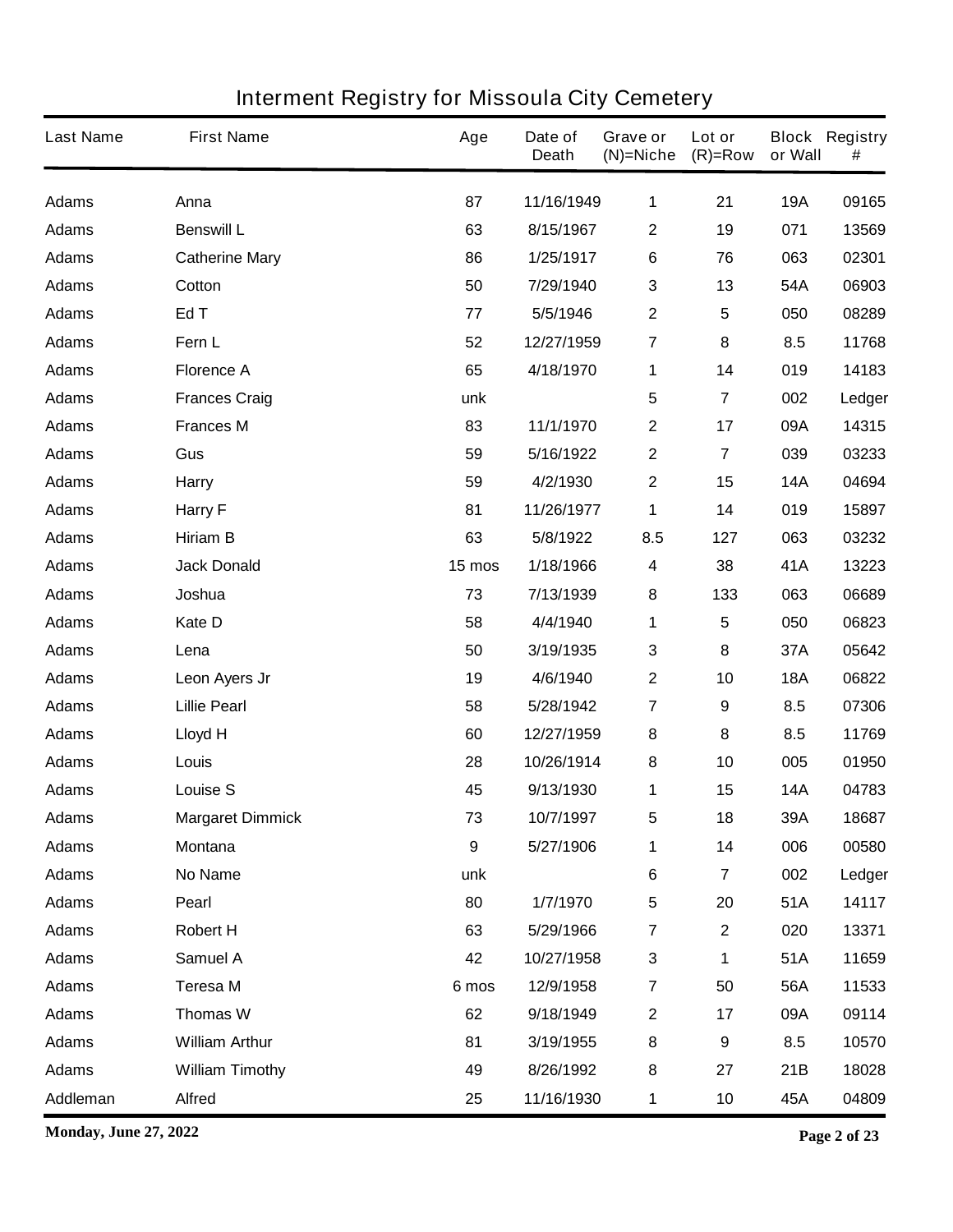| <b>Last Name</b> | <b>First Name</b>        | Age         | Date of<br><b>Death</b> | Grave or<br>$(N)$ =Niche | Lot or<br>$(R)=Row$ | or Wall    | <b>Block Registry</b><br># |
|------------------|--------------------------|-------------|-------------------------|--------------------------|---------------------|------------|----------------------------|
| Addleman         | <b>Charles Franklin</b>  | 46          | 1/10/1948               | $\mathbf{2}$             | 18                  | 63A        | 08681                      |
| Addleman         | Cleo                     | 56          | 12/1/1944               | 7                        | 8                   | 44A        | 07912                      |
| Addleman         | <b>Ettie</b>             | 53          | 2/15/1934               | $\overline{\mathbf{5}}$  | 1                   | 45A        | 05416                      |
| Addleman         | Walter J                 | 75          | 3/16/1937               | $\boldsymbol{4}$         | 1                   | 45A        | 06027                      |
| Ade              | <b>No Name</b>           | 2 days      | 6/22/1925               | $\mathbf{2}$             | 43                  | 55A        | 03788                      |
| <b>Adkins</b>    | Georgia Mae              | 56          | 5/9/1993                | $\sqrt{5}$               | 23                  | 21B        | 18125                      |
| <b>Adler</b>     | <b>Albert Fred Paul</b>  | $\mathbf 2$ | 12/15/1915              | $\overline{\mathbf{5}}$  | 78                  | 063        | 02145                      |
| <b>Adler</b>     | <b>Matilda V</b>         | 81          | 1/31/1966               | $\mathbf 3$              | 6                   | 08A        | 13271                      |
| <b>Adler</b>     | William                  | 65          | 6/15/1944               | $\boldsymbol{4}$         | 6                   | 08A        | 07791                      |
| Aeron            | Claudia                  | 90          | 10/29/1995              | $\overline{\mathbf{5}}$  | 11                  | 03B        | 18441                      |
| Agethen          | Anna                     | 70          | 10/20/1918              | $\boldsymbol{4}$         | 94                  | 063        | 02592                      |
| Ahern            | Maurice 'Butch' J        | 62          | 5/24/2010               | 6                        | 3                   | 067        | 20026                      |
| <b>Aherns</b>    | <b>August</b>            | 62          | 5/11/1912               | 1                        | 45                  | 063        | 01588                      |
| <b>Ahlin</b>     | <b>Agnes Josephine</b>   | 17          | 11/10/1918              | $\mathbf{3}$             | 11                  | 35A        | 02621                      |
| <b>Ahlin</b>     | <b>Alfred</b>            | 71          | 1/13/1945               | 4                        | 11                  | 35A        | 07945                      |
| <b>Ahlin</b>     | <b>Mary</b>              | 81          | 1/27/1953               | 5                        | 11                  | 35A        | 10040                      |
| Ahlquist         | Erin                     | 27          | 4/19/1911               | $\boldsymbol{2}$         | 35                  | 063        | 01438                      |
| Ahren            | <b>Albert G</b>          | 77          | 8/14/1946               | $\boldsymbol{2}$         | 20                  | 05A        | 08358                      |
| Ahren            | <b>Herman G</b>          | 75          | 6/30/1954               | $\mathbf{3}$             | 4                   | <b>15A</b> | 10416                      |
| Ahren            | Ina May                  | 56          | 1/29/1925               | 1                        | 20                  | 05A        | 03713                      |
| Ahren            | Mary E                   | 47          | 2/15/1925               | 4                        | 4                   | <b>15A</b> | 03721                      |
| <b>Ahrens</b>    | <b>Eddie George</b>      | 3           | 3/18/1919               | 3                        | 38                  | 55A        | 02746                      |
| <b>Ahrens</b>    | Georgia                  | 91          | 3/29/2002               | 1                        | 16                  | 14B        | 19240                      |
| <b>Ahrens</b>    | <b>Marian Virginia</b>   | 27          | 10/7/1940               | 8                        | 11                  | 8.5        | 06937                      |
| <b>Ahrens</b>    | <b>Marvin W</b>          | 69          | 6/22/1974               | $\mathbf 2$              | 16                  | 14B        | 15115                      |
| <b>Ahrens</b>    | <b>Pricilla S</b>        | 75          | 1/10/1919               | $\overline{\mathbf{4}}$  | 113                 | 063        | 02702                      |
| Aiken            | <b>Arthur</b>            | <b>SB</b>   | 12/14/1920              | $\boldsymbol{4}$         | 36                  | 55A        | 02998                      |
| Aiken            | <b>Clinton Alexander</b> | 68          | 6/10/1939               | 8                        | 1                   | 23A        | 06665                      |
| Aiken            | James A                  | 54          | 3/18/1930               | $\overline{\mathbf{4}}$  | 17                  | <b>14A</b> | 04686                      |
| Aiken            | <b>Mary M</b>            | 87          | 7/29/1961               | $\overline{7}$           | 1                   | 23A        | 12259                      |
| Aiken            | <b>Morris Lawrence</b>   | 72          | 11/16/1959              | $\sqrt{5}$               | 3                   | 53A        | 11755                      |
| <b>Ailport</b>   | <b>Arthur B</b>          | 80          | 11/26/1977              | 8                        | 12                  | <b>10A</b> | 15763                      |
| <b>Ailport</b>   | <b>Arthur H</b>          | 51          | 10/6/1981               | 8                        | 16                  | 11B        | 16402                      |

**Monday, June 27, 2022 Page 3 of 23**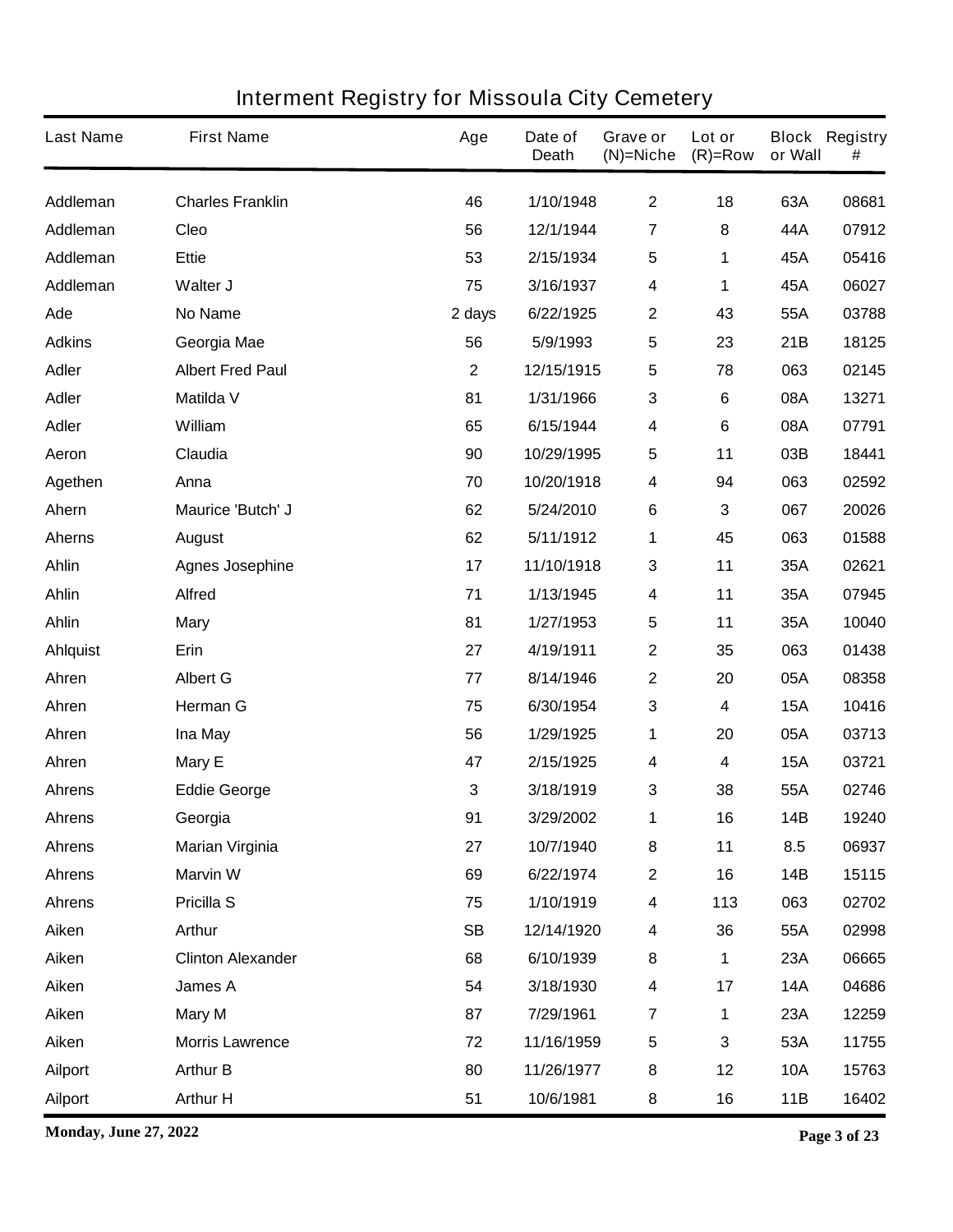| <b>Last Name</b> | <b>First Name</b>         | Age    | Date of<br><b>Death</b> | Grave or<br>$(N)$ =Niche | Lot or<br>$(R)=Row$     | or Wall    | <b>Block Registry</b><br># |
|------------------|---------------------------|--------|-------------------------|--------------------------|-------------------------|------------|----------------------------|
| <b>Ailport</b>   | <b>Bettie May</b>         | 4 days | 5/15/1927               | $5\phantom{.0}$          | $5\phantom{.0}$         | 058        | 04136                      |
| <b>Ailport</b>   | <b>Elsie Naomi</b>        | 81     | 9/21/1990               | 1                        | 12                      | 31A        | 17824                      |
| <b>Ailport</b>   | Glenn H                   | 65     | 1/10/1970               | $\mathbf{2}$             | 12                      | 31A        | 14168                      |
| <b>Ailport</b>   | <b>Helen Marie Olson</b>  | 87     | 12/19/2005              | 8                        | 12                      | <b>22A</b> | 19620                      |
| <b>Ailport</b>   | <b>Levi Mark</b>          | 58     | 4/28/1919               | 6                        | 5                       | 058        | 02766                      |
| <b>Ailport</b>   | <b>Mary Jane</b>          | 95     | 11/24/1965              | $\overline{\mathbf{4}}$  | 5                       | 058        | 13194                      |
| <b>Ailport</b>   | <b>Pearl Nancy</b>        | 64     | 7/23/1964               | $\overline{7}$           | 12                      | <b>10A</b> | 12899                      |
| <b>Ailts</b>     | George                    | 49     | 6/30/1970               | $\boldsymbol{2}$         | 12                      | 020        | 14253                      |
| <b>Ailts</b>     | <b>Lois G Powell</b>      | 67     | 4/14/1983               | 1                        | 12                      | 020        | 16645                      |
| <b>Akatchi</b>   | U                         | unk    | 7/17/1909               | 88                       | <b>NP</b>               | 009        | 01161                      |
| <b>Akerley</b>   | <b>Charles</b>            | 26     | 6/3/1914                | 1                        | 64                      | 063        | 01889                      |
| Akerman          | <b>John</b>               | 65     | 7/26/1939               | 8                        | 13                      | 54A        | 06694                      |
| Akerson          | <b>Arthur W</b>           | 63     | 5/12/1970               | 6                        | 4                       | 40A        | 14192                      |
| Akerson          | Kathryn A                 | 57     | 1/4/1939                | 1                        | 6                       | <b>17A</b> | 06567                      |
| Akerson          | <b>Mary</b>               | 105    | 6/30/2011               | $5\phantom{.0}$          | 4                       | 40A        | 20463                      |
| <b>Akerson</b>   | <b>Nels</b>               | 56     | 9/13/1932               | $\boldsymbol{2}$         | 6                       | <b>17A</b> | 05154                      |
| <b>Akey</b>      | <b>Mollie</b>             | 57     | 3/7/1921                | $5\phantom{.0}$          | 11                      | 060        | 03027                      |
| <b>Akin</b>      | <b>Anita Pearl</b>        | 67     | 3/5/1956                | 7                        | 4                       | <b>28A</b> | 10861                      |
| <b>Akin</b>      | <b>Edward W</b>           | 63     | 1/22/1930               | 8                        | 4                       | <b>14A</b> | 04658                      |
| <b>Akin</b>      | <b>Jessie Murphy</b>      | 47     | 11/5/1958               | 4                        | 6                       | 09A        | 11505                      |
| <b>Akin</b>      | <b>William F</b>          | 72     | 12/26/1953              | 8                        | 4                       | <b>28A</b> | 10286                      |
| Alander          | Guy S                     | 4      | 3/30/1935               | 8                        | 1                       | 47A        | 05649                      |
| <b>Albee</b>     | <b>Frank</b>              | 53     | 2/22/1928               | 1                        | 14                      | 04A        | 04256                      |
| <b>Albee</b>     | Harlan B                  | unk    | 6/18/1899               | 1                        | $\mathbf 2$             | 037        | Ledger                     |
| <b>Albers</b>    | <b>Earnest</b>            | 68     | 2/2/1949                | $\overline{7}$           | 22                      | 43A        | 08960                      |
| Albert           | <b>Blanche A Van Pelt</b> | 88     | 6/9/1977                | $\overline{7}$           | $\overline{\mathbf{7}}$ | <b>20A</b> | 15675                      |
| <b>Albert</b>    | Ellanora                  | 60     | 7/20/1962               | ${\bf 5}$                | 13                      | 59A        | 12410                      |
| <b>Albert</b>    | Franz J                   | 66     | 10/30/1956              | 6                        | 10                      | 02A        | 11014                      |
| <b>Albert</b>    | <b>Hazel Mae Robinson</b> | 94     | 3/13/2005               | $\sqrt{5}$               | 15                      | 21A        | 19541                      |
| <b>Albert</b>    | John                      | 65     | 6/25/1937               | $\boldsymbol{4}$         | 3                       | 08A        | 06202                      |
| Albert           | Josephine Audrey          | 28     | 6/11/1955               | 8                        | 23                      | 59A        | 10646                      |
| <b>Albert</b>    | <b>Matilda H</b>          | 80     | 5/14/1973               | $\boldsymbol{4}$         | 16                      | 066        | 14866                      |
| Albert           | <b>Mattie</b>             | 68     | 3/6/1937                | $\mathbf{3}$             | 3                       | 08A        | 06021                      |

**Monday, June 27, 2022 Page 4 of 23**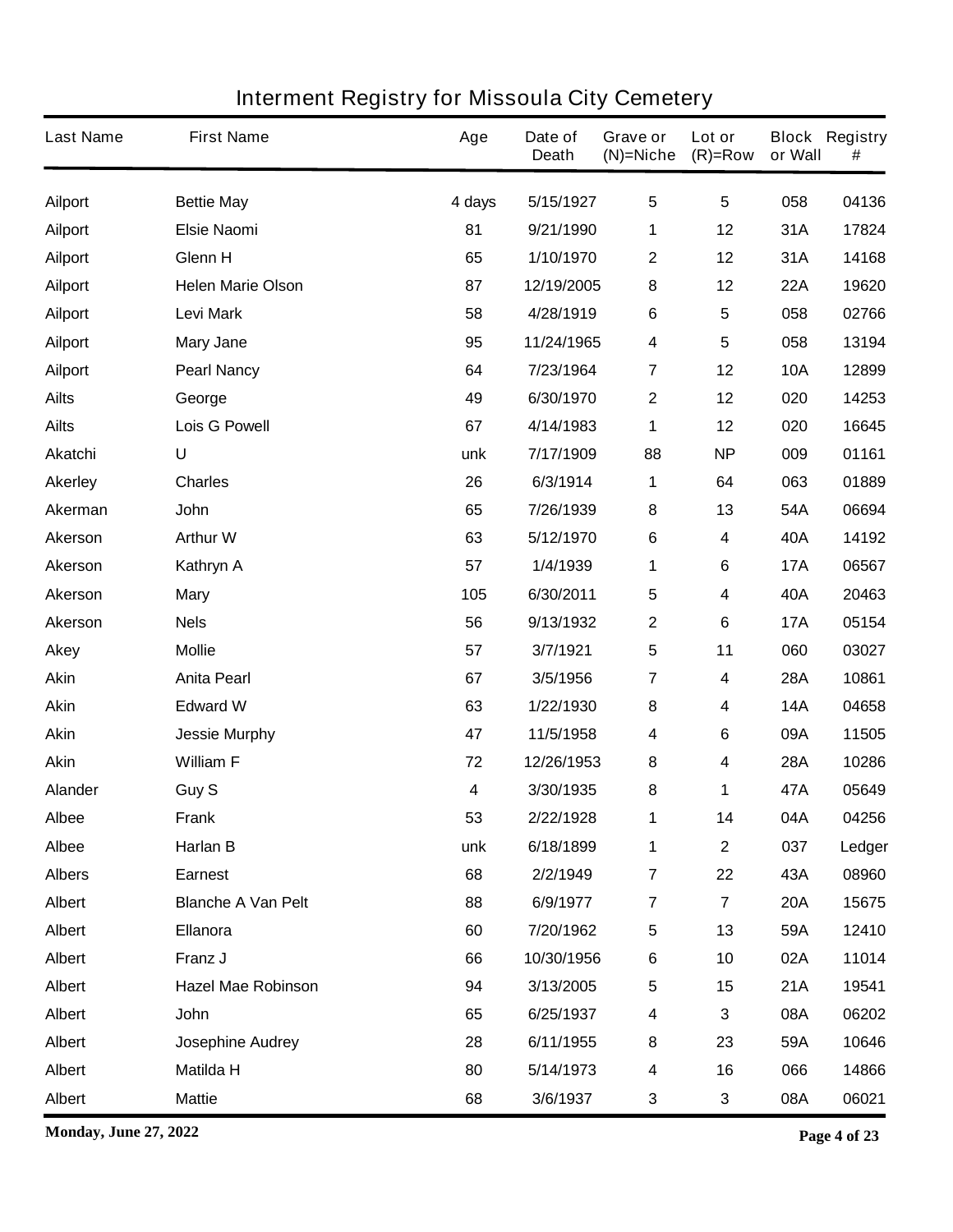| <b>Last Name</b> | <b>First Name</b>            | Age         | Date of<br><b>Death</b> | Grave or<br>$(N)$ =Niche | Lot or<br>$(R)=Row$ | or Wall      | <b>Block Registry</b><br># |
|------------------|------------------------------|-------------|-------------------------|--------------------------|---------------------|--------------|----------------------------|
| <b>Albert</b>    | No Name                      | unk         | 1/3/1923                | $\mathbf{3}$             | 32                  | 55A          | 03350                      |
| <b>Albert</b>    | <b>Nora</b>                  | 79          | 3/19/1972               | 5                        | 10                  | 02A          | 14603                      |
| <b>Albert</b>    | <b>Orville D</b>             | 96          | 6/23/1986               | $\boldsymbol{4}$         | 16                  | 066          | 17144                      |
| <b>Albert</b>    | <b>Plocide</b>               | 82          | 7/9/1924                | $\sqrt{5}$               | 14                  | <b>16A</b>   | 03632                      |
| <b>Albert</b>    | <b>Wallace Eugene</b>        | 86          | 5/3/2014                | 3                        | 15                  | 02A          | 20416                      |
| <b>Albert</b>    | Wilbert J                    | 45          | 1/29/1939               | 6                        | 3                   | <b>18A</b>   | 06587                      |
| Albright         | <b>David</b>                 | $\mathbf 2$ | 7/15/1949               | 7                        | 41                  | 56A          | 09076                      |
| Aldenhuysen      | Eva 'Effie'                  | 24          | 12/11/1906              | 1                        | 10                  | 007          | 00649                      |
| <b>Aldrich</b>   | <b>Bernice Beaumont</b>      | 74          | 4/4/1987                | 7                        | 6                   | 32A          | 17270                      |
| <b>Aldrich</b>   | <b>Frank 'Bud'</b>           | 47          | 9/4/1964                | $\mathbf 3$              | 7                   | 048          | 12947                      |
| <b>Aldrich</b>   | <b>Gloria E Miller</b>       | 60          | 11/27/1981              | $\boldsymbol{2}$         | 23                  | 18B          | 16443                      |
| <b>Aldrich</b>   | <b>Grover Bennett</b>        | 57          | 3/22/1942               | $\boldsymbol{2}$         | 1                   | 048          | 07271                      |
| <b>Aldrich</b>   | <b>Ida Mae Stucker</b>       | 94          | 10/18/1985              | $\overline{7}$           | 6                   | 32A          | 17032                      |
| <b>Aldrich</b>   | <b>Irwin Donald</b>          | 77          | 3/8/1990                | $\overline{7}$           | 6                   | 32A          | 17700                      |
| <b>Aldrich</b>   | Jerry J                      | 21          | 7/10/1965               | 7                        | 6                   | 32A          | 13211                      |
| <b>Aldridge</b>  | Gina J                       | 45          | 7/23/2016               | $\sqrt{5}$               | 20                  | 03B          | 20599                      |
| Aldridge         | <b>John Martin</b>           | 89          | 4/22/1951               | $\boldsymbol{4}$         | 10                  | <b>18A</b>   | 09551                      |
| Alexander        | <b>Alice May</b>             | 29          | 8/11/1928               | 3                        | $\mathbf 2$         | 054          | 04346                      |
| Alexander        | <b>Felix M</b>               | 48          | 3/1/1935                | 4                        | $\mathbf 2$         | 054          | 05632                      |
| Alexander        | <b>George Albert</b>         | 90          | 11/1/2009               | <b>N5</b>                | R <sub>5</sub>      | VIO-E        | 19984                      |
| Alexander        | Mary E                       | 65          | 5/8/1921                | 7                        | 9                   | 024          | 03065                      |
| Alexander        | <b>Patricia Ruth Redmond</b> | 71          | 12/12/2003              | <b>N5</b>                | R <sub>5</sub>      | VIO-E        | 19406                      |
| <b>Alexis</b>    | <b>Chris</b>                 | 20          | 2/8/1912                | 3                        | 40                  | 063          | 01545                      |
| <b>Alexis</b>    | <b>Gladys Helen</b>          | 89          | 10/12/1984              | $\overline{7}$           | 6                   | <b>30A</b>   | 16879                      |
| <b>Alexis</b>    | <b>Henry Alexander</b>       | 57          | 1/26/1966               | ${\bf 8}$                | 6                   | 30A          | 13306                      |
| Alff             | <b>William Frank</b>         | 52          | 2/28/1950               | $\bf 6$                  | 11                  | 09A          | 09238                      |
| <b>Alford</b>    | Joseph L                     | 65          | 10/6/1938               | ${\bf 8}$                | 18                  | 13A          | 06511                      |
| <b>Alford</b>    | <b>Margaret M</b>            | 64          | 9/29/1936               | $\overline{\mathbf{r}}$  | 18                  | <b>13A</b>   | 06000                      |
| Alger            | <b>Bert</b>                  | 48          | 4/21/1929               | $\bf 6$                  | 23                  | 07A          | 04506                      |
| Alger            | <b>McKinley</b>              | 24          | 8/29/1928               | ${\bf 5}$                | 23                  | 07A          | 04597                      |
| Alger            | No Name                      | <b>SB</b>   | 3/2/1916                | $\bf 6$                  | 84                  | 063          | 02184                      |
| Alger            | <b>Thomas N</b>              | 25          | 1/14/1908               | 8                        | 15                  | 007          | 00837                      |
| <b>Alkire</b>    | David L                      | 82          | 11/30/1998              | N <sub>2</sub>           | R <sub>2</sub>      | <b>HAR-N</b> | 18860                      |

**Monday, June 27, 2022 Page 5 of 23**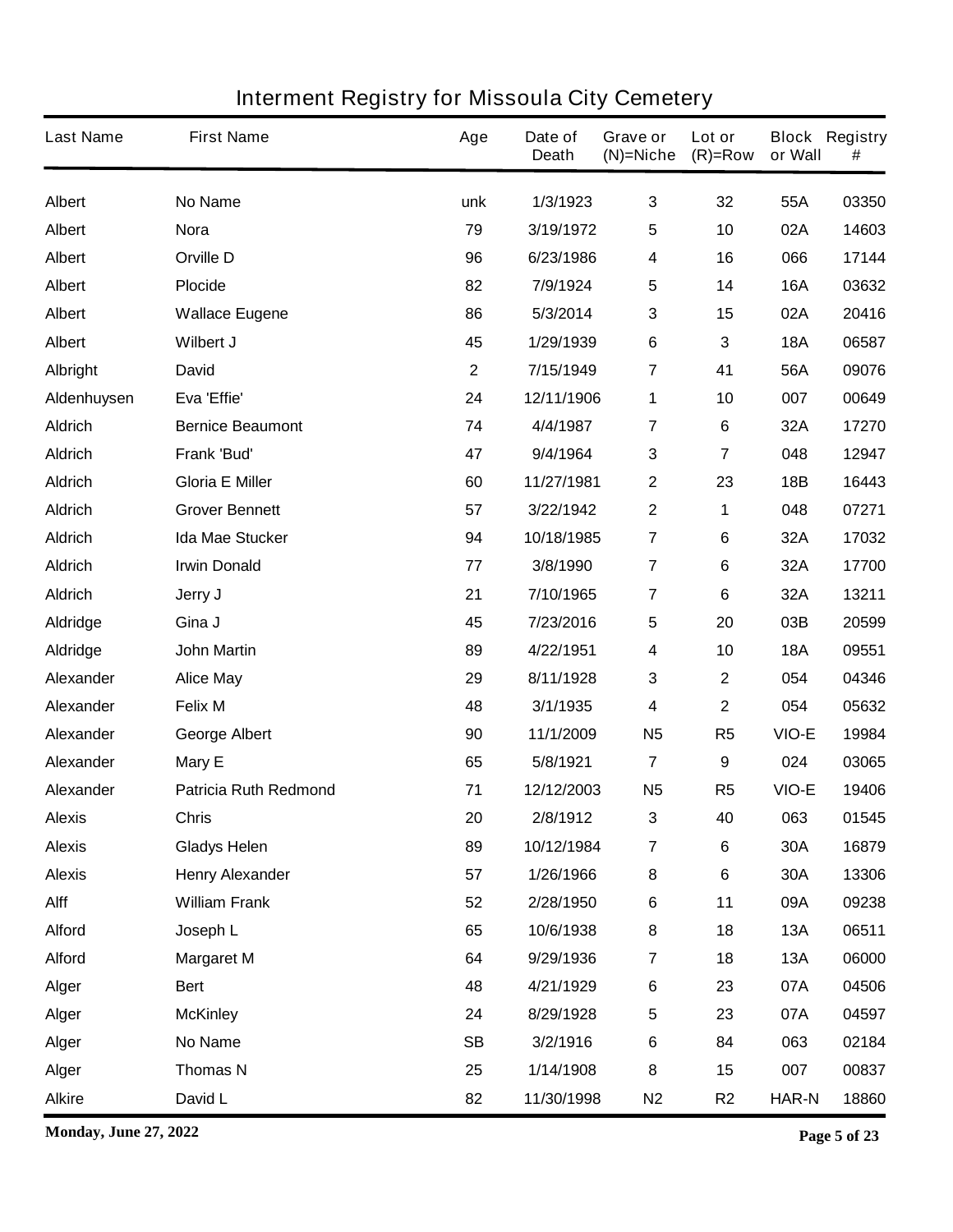| <b>Last Name</b> | <b>First Name</b>            | Age       | Date of<br><b>Death</b> | Grave or<br>$(N)$ =Niche | Lot or<br>$(R)=Row$     | or Wall      | <b>Block Registry</b><br># |
|------------------|------------------------------|-----------|-------------------------|--------------------------|-------------------------|--------------|----------------------------|
| <b>Alkire</b>    | <b>Donald Floyd</b>          | 21        | 1/26/1954               | $\overline{\mathbf{4}}$  | $\boldsymbol{9}$        | 32A          | 10302                      |
| <b>Alkire</b>    | <b>Edna Fay Morey</b>        | 85        | 6/17/2005               | N3                       | R <sub>2</sub>          | <b>HAR-N</b> | 19570                      |
| <b>Alkire</b>    | <b>Edward E 'Bud'</b>        | 63        | 3/22/1975               | 5                        | 20                      | 14B          | 15260                      |
| <b>Alkire</b>    | <b>Floyd B</b>               | 60        | 2/25/1964               | $\bf 6$                  | 9                       | 32A          | 12799                      |
| <b>Alkire</b>    | <b>George Washington</b>     | 55        | 1/22/1929               | $\boldsymbol{2}$         | 3                       | 25A          | 04458                      |
| <b>Alkire</b>    | <b>Gregg Robert</b>          | 40        | 3/2/2000                | 3                        | 9                       | 32A          | 19024                      |
| <b>Alkire</b>    | <b>Janet</b>                 | 66        | 3/29/1971               | 5                        | 9                       | 32A          | 14396                      |
| <b>Alkire</b>    | Jennie Mae Thompson          | 88        | 10/8/1967               | $\bf 6$                  | 9                       | 31A          | 13615                      |
| <b>Alkire</b>    | <b>Marguerite K Thompson</b> | 92        | 1/4/1999                | 5                        | 9                       | 31A          | 18870                      |
| <b>Alkire</b>    | <b>Mary Elizabeth</b>        | 79        | 9/25/1928               | $\overline{7}$           | 3                       | 25A          | 04365                      |
| <b>Alkire</b>    | <b>Mary Lee Powell</b>       | 81        | 11/4/2011               | 8                        | 27                      | 067          | 20265                      |
| <b>Alkire</b>    | <b>Robert F</b>              | 59        | 12/25/1988              | 4                        | 9                       | 32A          | 17559                      |
| <b>Alkire</b>    | <b>Virginia May Rogers</b>   | 84        | 2/12/1994               | 4                        | 23                      | 43A          | 18229                      |
| <b>Alkire</b>    | <b>William Washington</b>    | 86        | 2/20/1928               | 8                        | 3                       | <b>25A</b>   | 04255                      |
| <b>Allard</b>    | <b>Esther Lilly</b>          | 59        | 11/3/2010               | <b>N35</b>               | R <sub>1</sub>          | VIO-E        | 20095                      |
| Alleman          | Arno                         | 73        | 8/17/1959               | 8                        | 18                      | 51A          | 11696                      |
| Allen            | <b>Alfred</b>                | 45        | 11/4/1909               | 93                       | <b>NP</b>               | 009          | 01207                      |
| Allen            | <b>Alfred M</b>              | 79        | 1/23/1945               | 8.5                      | 51                      | 063          | 07949                      |
| Allen            | <b>Alfred W</b>              | 83        | 12/24/1963              | $\bf 6$                  | 3                       | 046          | 12762                      |
| Allen            | <b>Alma May</b>              | 82        | 11/8/1970               | 5                        | 18                      | <b>10A</b>   | 14311                      |
| Allen            | Alvin L 'Cory'               | 89        | 6/20/1992               | 8                        | 3                       | 046          | 17985                      |
| Allen            | <b>Bessie E</b>              | 79        | 3/31/1973               | 3                        | 19                      | <b>20A</b>   | 14841                      |
| Allen            | <b>Bobbie</b>                | <b>SB</b> | 5/16/1955               | HD <sub>8</sub>          | 5                       | 09A          | 10622                      |
| <b>Allen</b>     | <b>Carl Louis</b>            | 51        | 8/21/1947               | $\boldsymbol{2}$         | 15                      | 06A          | 08597                      |
| Allen            | <b>Charles E</b>             | 67        | 2/9/1939                | $\boldsymbol{2}$         | $\overline{\mathbf{7}}$ | <b>18A</b>   | 06599                      |
| Allen            | <b>Charles Maurice</b>       | 62        | 4/12/1920               | 8                        | 25                      | 023          | 02919                      |
| Allen            | <b>Chester</b>               | 69        | 12/2/1962               | ${\bf 3}$                | 1                       | 59A          | 12548                      |
| <b>Allen</b>     | <b>Dorothy Dixon</b>         | 42        | 11/28/1943              | $\overline{\mathbf{r}}$  | $\mathbf 2$             | 036          | 07642                      |
| Allen            | <b>Edgar W</b>               | 71        | 2/9/1957                | 8                        | 3                       | 38A          | 11058                      |
| Allen            | <b>Elinor F</b>              | 73        | 8/30/1968               | 5                        | $\mathbf 2$             | 30A          | 13871                      |
| Allen            | <b>Emery Arthur</b>          | 27        | 1/24/1931               | $\mathbf 3$              | 10                      | <b>17A</b>   | 04840                      |
| <b>Allen</b>     | Ernest D Sr 'Pokey'          | 70        | 5/1/1971                | $\bf 6$                  | 28                      | 067          | 14428                      |
| Allen            | Ernest Duncan Jr 'Pokey'     | 53        | 12/28/1996              | $\overline{\mathbf{r}}$  | 28                      | 067          | 18709                      |

**Monday, June 27, 2022 Page 6 of 23**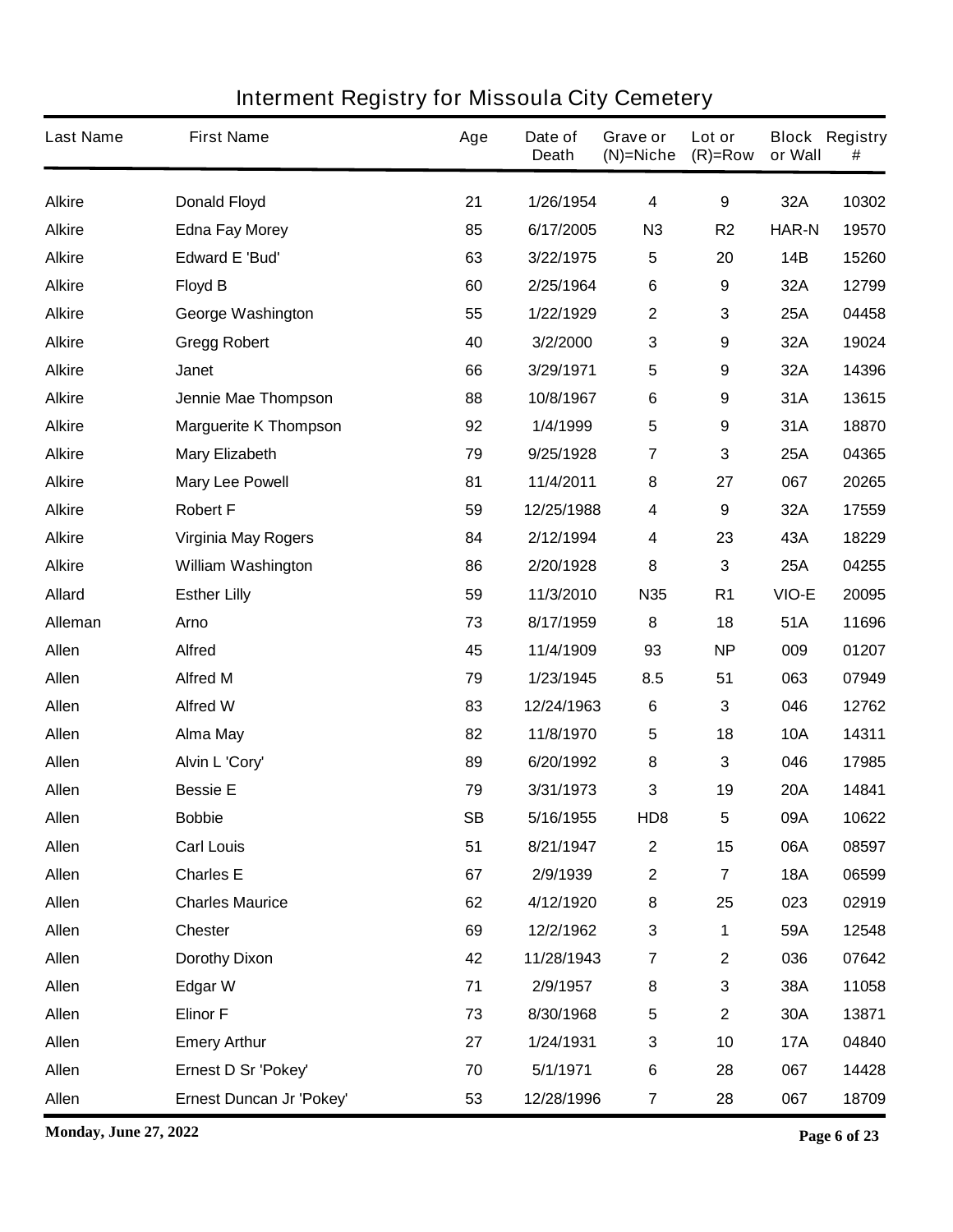| <b>Last Name</b> | <b>First Name</b>        | Age   | Date of<br><b>Death</b> | Grave or<br>$(N)$ =Niche | Lot or<br>$(R)=Row$     | or Wall    | <b>Block Registry</b><br># |
|------------------|--------------------------|-------|-------------------------|--------------------------|-------------------------|------------|----------------------------|
| <b>Allen</b>     | <b>Ernest Ulysses</b>    | 49    | 3/7/1951                | 8                        | 5                       | 09A        | 09517                      |
| Allen            | <b>Esta Mae</b>          | 83    | 10/17/1966              | 5                        | 3                       | 046        | 13459                      |
| Allen            | <b>Esther</b>            | 80    | 1/6/1999                | 6                        | 28                      | 067        | 18871                      |
| Allen            | Frieda A                 | 56    | 2/26/1947               | $\overline{\mathbf{7}}$  | 3                       | 38A        | 08486                      |
| Allen            | George F                 | 64    | 3/27/1968               | 6                        | $\mathbf 2$             | 30A        | 13726                      |
| Allen            | Gertrude M               | 72    | 5/25/1946               | $\overline{\mathbf{7}}$  | 25                      | 023        | 08296                      |
| Allen            | <b>Harry</b>             | 32    | 12/6/1907               | 64                       | <b>NP</b>               | 009        | 00803                      |
| Allen            | Hazel L                  | 21    | 10/7/1921               | 8                        | 15                      | 06A        | 03140                      |
| Allen            | <b>Horace A</b>          | 35    | 10/27/1918              | 1                        | 6                       | 056        | 02597                      |
| <b>Allen</b>     | Isabel                   | 66    | 12/29/1937              | 5                        | 11                      | 54A        | 06349                      |
| Allen            | <b>James Andrus</b>      | 66    | 1/23/1956               | 6.5                      | 6                       | 004        | 10801                      |
| Allen            | James E                  | 74    | 8/1/1958                | 6                        | 18                      | <b>10A</b> | 11447                      |
| Allen            | John C                   | 34    | 5/14/1902               | 1                        | 3                       | 024        | 00124                      |
| <b>Allen</b>     | Joseph Hampton           | 83    | 3/1/1978                | 8                        | 30                      | 14B        | 15811                      |
| Allen            | <b>Joseph Patrick</b>    | 78    | 10/4/1968               | 6                        | 1                       | <b>26A</b> | 13843                      |
| Allen            | Julia C                  | 87    | 8/30/2007               | 1                        | 17                      | 06B        | 19788                      |
| Allen            | <b>Kent Assa</b>         | 72    | 6/10/1980               | 5                        | 11                      | <b>10A</b> | 16179                      |
| Allen            | <b>Maude</b>             | 65    | 4/28/1970               | $\overline{\mathbf{7}}$  | 3                       | 046        | 14190                      |
| Allen            | <b>Rosemary Ann</b>      | 34    | 2/3/1987                | $\overline{\mathbf{7}}$  | 28                      | 21B        | 17249                      |
| Allen            | Silas D                  | 49    | 4/13/1921               | $\mathbf 2$              | 22                      | 06A        | 03048                      |
| Allen            | Susan J                  | 92    | 3/2/1936                | 6                        | 14                      | 37A        | 05877                      |
| Allen            | <b>Thomas E</b>          | 67    | 5/10/1961               | 4                        | 19                      | <b>20A</b> | 12114                      |
| <b>Allen</b>     | <b>Vida Spaulding</b>    | 79    | 10/27/1980              | 6                        | 11                      | <b>10A</b> | 16249                      |
| <b>Allen</b>     | William A 'Bill'         | 81    | 9/29/1997               | $\boldsymbol{2}$         | 17                      | 06B        | 18686                      |
| Allen            | <b>William McPherson</b> | 85    | 10/29/1985              | $\overline{\mathbf{7}}$  | $\overline{\mathbf{2}}$ | 036        | 17040                      |
| <b>Alles</b>     | <b>Jacob</b>             | 69    | 10/11/1937              | 6                        | 12                      | 44A        | 06286                      |
| <b>Alley</b>     | <b>Eleanor C</b>         | 2 mos | 6/10/1961               | $\mathbf 2$              | 11                      | 60A        | 12165                      |
| <b>Alley</b>     | <b>Mayme E</b>           | 64    | 11/23/1960              | 1                        | 11                      | 60A        | 12019                      |
| <b>Allie</b>     | Joseph G                 | 30    | 9/23/1910               | 109                      | <b>NP</b>               | 009        | 01358                      |
| <b>Allison</b>   | <b>Albert</b>            |       |                         | 38                       | <b>NP</b>               | 011        | Map                        |
| <b>Allison</b>   | Asa C Sr                 | 96    | 11/7/1962               | 5                        | 4                       | 57A        | 12507                      |
| <b>Allison</b>   | <b>Bruce E</b>           | 80    | 5/14/1940               | 6                        | 9                       | <b>28A</b> | 06850                      |
| <b>Allison</b>   | Jim                      | 25    | 9/21/1915               | $\overline{\mathbf{r}}$  | 80                      | 063        | 02108                      |

**Monday, June 27, 2022 Page 7 of 23**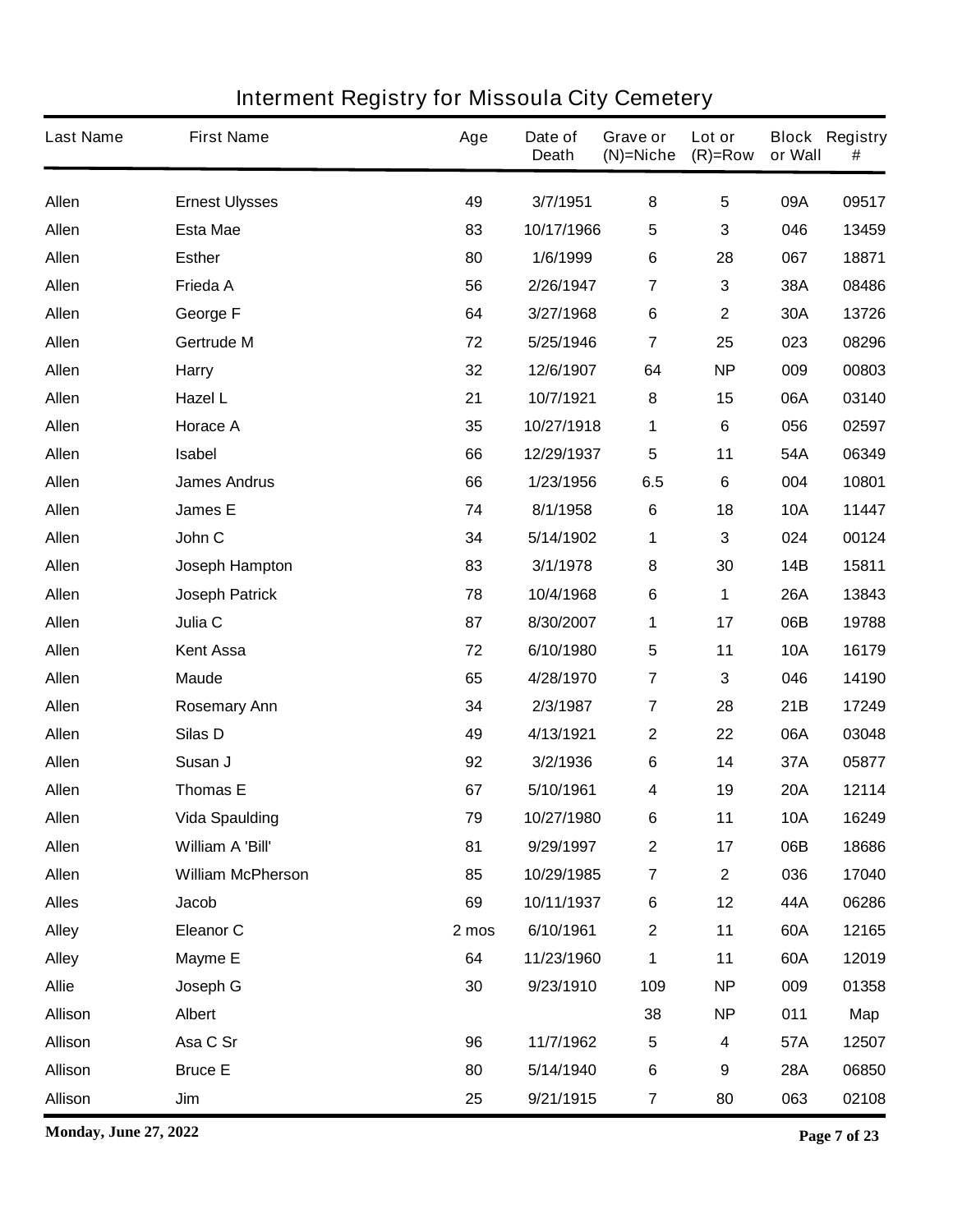| <b>Last Name</b> | <b>First Name</b>     | Age              | Date of<br><b>Death</b> | Grave or<br>$(N)$ =Niche | Lot or<br>$(R)=Row$     | or Wall    | <b>Block Registry</b><br># |
|------------------|-----------------------|------------------|-------------------------|--------------------------|-------------------------|------------|----------------------------|
| <b>Allison</b>   | Katie                 | 80               | 7/7/1944                | $5\phantom{.0}$          | 9                       | <b>28A</b> | 07808                      |
| <b>Allison</b>   | Lerlo Lorell          | $\boldsymbol{9}$ | 5/30/1925               | 4                        | 19                      | 36A        | 03778                      |
| <b>Allison</b>   | No name               | <b>Unk</b>       |                         | 8.5                      | 3                       | 63A        | Map                        |
| <b>Alloway</b>   | Doris J               | 29               | 9/9/1962                | $\bf 6$                  | 10                      | 29A        | 12458                      |
| <b>Alloway</b>   | Lizzie                | 62               | 12/3/1933               | $\mathbf 3$              | 9                       | 047        | 05385                      |
| <b>Alloway</b>   | <b>No Name</b>        | unk              | 5/22/1950               | 8                        | $\overline{\mathbf{7}}$ | 024        | 09319                      |
| <b>Alloway</b>   | Phil                  | 71               | 1/10/1939               | 4                        | 9                       | 047        | 06591                      |
| <b>Alsaker</b>   | <b>Harry G</b>        | 85               | 2/14/2008               | $\overline{7}$           | $\overline{\mathbf{7}}$ | <b>14A</b> | 19824                      |
| <b>Alsaker</b>   | <b>Wanda Louise</b>   | 96               | 2/17/2020               | $\overline{7}$           | $\overline{\mathbf{7}}$ | <b>14A</b> | 19698                      |
| <b>Alsteens</b>  | John Joseph           | 54               | 1/17/1947               | 4                        | 3                       | 63A        | 08462                      |
| <b>Alsteens</b>  | Martha E Jacky        | 88               | 4/3/1986                | $\mathbf 3$              | 3                       | 63A        | 17107                      |
| Alton            | <b>Nesie Wolff</b>    | unk              | 10/1/1998               | $\mathbf 2$              | 5                       | <b>10A</b> | 18839                      |
| <b>Alton</b>     | <b>William Elliot</b> | 85               | 10/24/1987              | $\mathbf 2$              | 5                       | <b>10A</b> | 17343                      |
| Altoon           | <b>Edward M</b>       | 55               | 5/12/1919               | ${\bf 8}$                | 96                      | 063        | 02774                      |
| <b>Amans</b>     | Louis                 | 61               | 2/3/1930                | $\mathbf 2$              | 21                      | 45A        | 04668                      |
| <b>Amans</b>     | <b>Maude Marie</b>    | 78               | 5/29/1950               | ${\bf 8}$                | 6                       | 53A        | 09323                      |
| Ambrose          | Lottie Johnston       | 91               | 2/11/1946               | $\overline{7}$           | 4                       | 070        | 08222                      |
| Ambrose          | <b>Samuel M</b>       | 65               | 5/20/1914               | 8                        | 4                       | 070        | 01880                      |
| Amderson         | Clara S               | <b>Unk</b>       |                         | $\mathbf{3}$             | 9                       | 63A        | Map                        |
| Amelsberg        | No Name               | <b>SB</b>        | 10/2/1959               | 1                        | 53                      | 56A        | 11728                      |
| <b>Ames</b>      | <b>Mary Ellen</b>     | 91               | 6/4/1981                | $\mathbf{3}$             | 20                      | <b>20A</b> | 16349                      |
| <b>Ames</b>      | Vella Jean            | 76               | 2/2/2008                | 6                        | 3                       | 06B        | 19820                      |
| <b>Ames</b>      | <b>Walter Ray</b>     | 79               | 2/26/1965               | 4                        | 20                      | <b>20A</b> | 13034                      |
| Amey             | <b>Ernest P</b>       | 66               | 1/1/1942                | $\mathbf 2$              | 37                      | 10.5       | 07221                      |
| <b>Ammons</b>    | <b>Richard</b>        | 40               | 9/15/2000               | 6                        | $\overline{7}$          | 01B        | 19072                      |
| <b>Amos</b>      | Lynn O                | 42               | 9/20/1941               | 8                        | 17                      | 8.5        | 07159                      |
| <b>Amos</b>      | Ora B                 | 70               | 7/19/1942               | 6                        | 12                      | 8.5        | 07337                      |
| Anattol          | <b>Benjamin</b>       | 74               | 8/21/1971               | 4                        | 19                      | 49A        | 14506                      |
| Anattol          | Stella G Bletsas      | 72               | 1/1/1990                | $\mathbf 3$              | 19                      | 49A        | 17629                      |
| <b>Anders</b>    | George A              | 68               | 5/27/1945               | $\mathbf 2$              | $\overline{\mathbf{7}}$ | 08A        | 08048                      |
| <b>Anders</b>    | <b>Gilbert R</b>      | 48               | 3/13/1974               | $\mathbf 2$              | 9                       | 19B        | 15061                      |
| Andersen         | <b>Christian R</b>    | 86               | 7/27/1996               | 8                        | 8                       | 33A        | 18536                      |
| Andersen         | <b>Martha Evans</b>   | 71               | 7/4/1983                | $\overline{\mathbf{7}}$  | 8                       | 33A        | 16684                      |

**Monday, June 27, 2022 Page 8 of 23**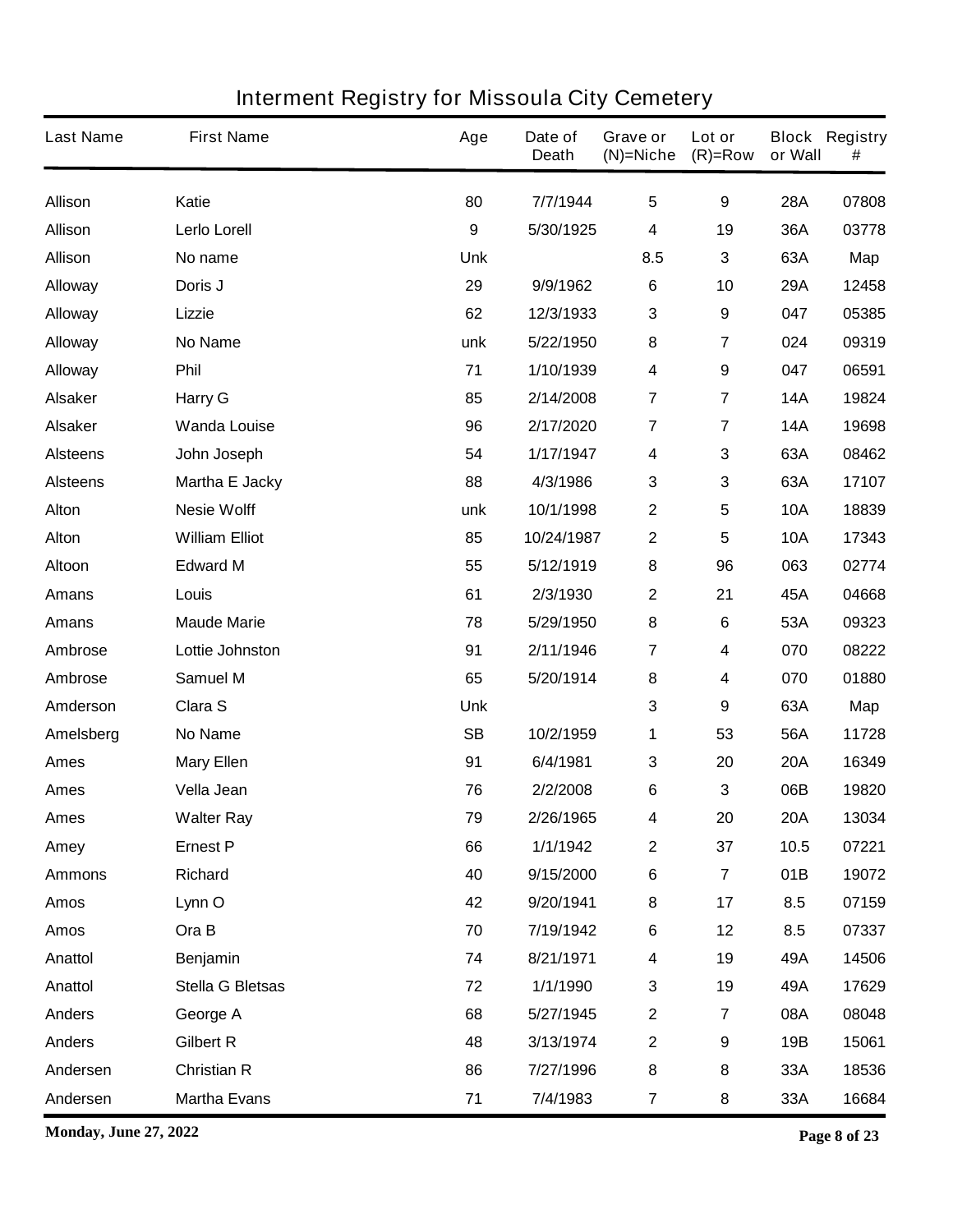| <b>Last Name</b> | <b>First Name</b>             | Age          | Date of<br><b>Death</b> | Grave or<br>$(N)$ =Niche | Lot or<br>$(R)=Row$     | or Wall    | <b>Block Registry</b><br># |
|------------------|-------------------------------|--------------|-------------------------|--------------------------|-------------------------|------------|----------------------------|
| Andersen         | <b>Stanley Lee</b>            | 22           | 1/21/1969               | 8                        | 13                      | 40A        | 13911                      |
| Anderson         | A                             | 35           | 12/23/1909              | 5                        | 20                      | 063        | 01227                      |
| Anderson         | A Otto                        | 75           | 7/8/1958                | 1                        | 22                      | 57A        | 11442                      |
| Anderson         | Abner                         | 3 mos        | 12/3/1911               | 8                        | 10                      | 068        | 01518                      |
| Anderson         | <b>Agnes</b>                  | 68           | 9/26/1991               | 5                        | 16                      | 02B        | 17873                      |
| Anderson         | Aileen 'Aili' Elizabeth Lehti | 101          | 5/3/2011                | 5                        | 5                       | 24A        | 20179                      |
| Anderson         | <b>Albert</b>                 | 87           | 4/27/1943               | $\mathbf 2$              | 4                       | 54A        | 07515                      |
| Anderson         | <b>Albert</b>                 | 76           | 5/13/1960               | $\mathbf 1$              | 3                       | <b>10A</b> | 11890                      |
| Anderson         | <b>Albert L</b>               | 63           | 2/24/1992               | $\overline{7}$           | 12                      | 028        | 17923                      |
| Anderson         | <b>Albert P</b>               | 88           | 5/11/1941               | $\overline{\mathbf{4}}$  | $\bf 6$                 | 067        | 07086                      |
| Anderson         | <b>Albert T</b>               | 73           | 8/2/1950                | $\boldsymbol{2}$         | 22                      | 63A        | 09372                      |
| Anderson         | <b>Alexander B</b>            | 46           | 2/18/1920               | 8                        | 8                       | 061        | 02892                      |
| Anderson         | <b>Alexander Stephen</b>      | 59           | 10/20/1928              | 5                        | 4                       | 021        | 04391                      |
| Anderson         | <b>Alfred</b>                 | $\mathbf{2}$ | 2/19/1908               | 1                        | 4                       | 021        | 00866                      |
| Anderson         | <b>Alice M Peterson</b>       | 51           | 6/10/1957               | $\overline{7}$           | 5                       | <b>19A</b> | 11150                      |
| Anderson         | <b>Allie Jeanette</b>         | 59           | 10/25/1967              | $\overline{7}$           | 8                       | 49A        | 13623                      |
| Anderson         | Alma C                        | 87           | 7/7/1955                | $\overline{7}$           | 4                       | 021        | 10650                      |
| Anderson         | <b>Alma Karine</b>            | 82           | 8/3/1990                | 1                        | 21                      | 49A        | 17720                      |
| Anderson         | Alma N                        | 56           | 12/13/1924              | 4                        | 20                      | 36A        | 03692                      |
| Anderson         | Amelia                        | 64           | 7/31/1947               | 1                        | 22                      | 63A        | 08576                      |
| Anderson         | <b>Andreas</b>                | 78           | 11/10/1919              | 8                        | 123                     | 063        | 02844                      |
| Anderson         | <b>Andrew M</b>               | 44           | 1/3/1905                | 7                        | $\mathbf 2$             | 039        | 00426                      |
| Anderson         | <b>Andrew Monson</b>          | 65           | 12/19/1919              | 5                        | 111                     | 063        | 02858                      |
| Anderson         | <b>Anfin Bertine</b>          | 84           | 10/11/1981              | $\bf 6$                  | 15                      | 15B        | 16404                      |
| Anderson         | Anna                          | 76           | 10/1/1930               | 3                        | $6\phantom{a}$          | 067        | 04793                      |
| Anderson         | Anna J                        | 89           | 4/19/1994               | 5                        | 15                      | 15B        | 18257                      |
| Anderson         | <b>Anton M</b>                | 83           | 11/8/1972               | $\bf 6$                  | 9                       | <b>12A</b> | 14735                      |
| Anderson         | <b>Archie D</b>               | 68           | 10/20/1960              | 6                        | 12                      | 01A        | 11987                      |
| Anderson         | <b>Arikka</b>                 | 83           | 4/14/1971               | 3                        | 4                       | 42A        | 14394                      |
| Anderson         | <b>August Howard - AKA</b>    | 61           | 2/10/1988               | 5                        | 15                      | 21B        | 17381                      |
| Anderson         | Augusta Amelia                | 83           | 6/5/1959                | 1                        | $\overline{\mathbf{5}}$ | 52A        | 11642                      |
| Anderson         | <b>Axel Carl</b>              | 63           | 1/28/1930               | $\boldsymbol{2}$         | 13                      | <b>14A</b> | 04667                      |
| Anderson         | Axel G                        | unk          | 5/25/1948               | 1                        | 1                       | 57A        | 08779                      |

**Monday, June 27, 2022 Page 9 of 23**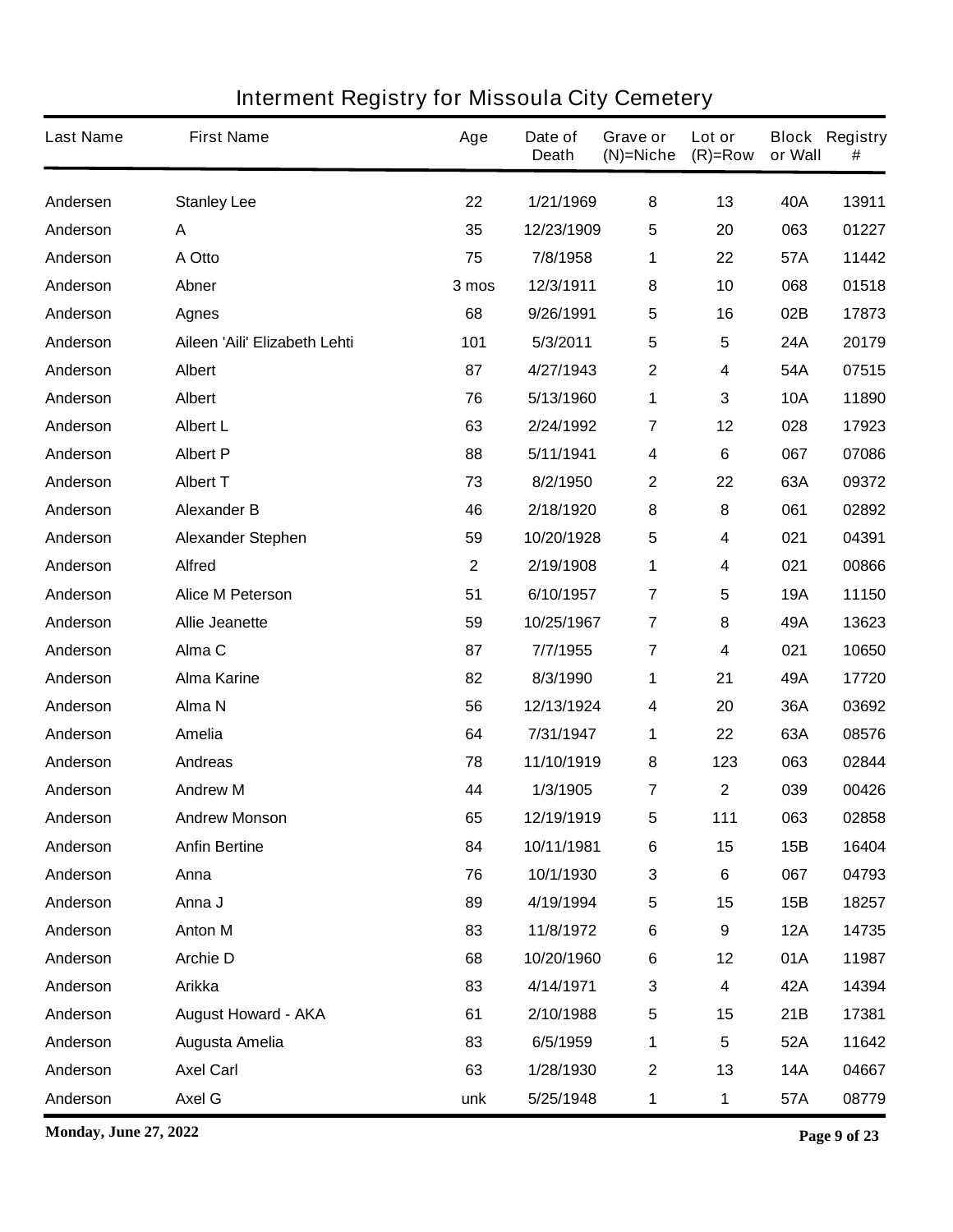| <b>Last Name</b> | <b>First Name</b>                      | Age | Date of<br><b>Death</b> | Grave or<br>$(N)$ =Niche | Lot or<br>$(R)=Row$ | or Wall      | <b>Block Registry</b><br># |
|------------------|----------------------------------------|-----|-------------------------|--------------------------|---------------------|--------------|----------------------------|
| Anderson         | <b>Axel L</b>                          | 75  | 1/13/1977               | $\overline{\mathbf{r}}$  | 10                  | <b>22B</b>   | 15619                      |
| Anderson         | <b>Barbara Holmen</b>                  | 95  | 3/10/1974               | 7                        | 15                  | <b>17A</b>   | 15057                      |
| Anderson         | <b>Bertha Elizabeth Haller Burgess</b> | 86  | 6/7/2006                | $\overline{7}$           | 2                   | 51A          | 19678                      |
| Anderson         | <b>Bertha Marie</b>                    | 59  | 3/15/1912               | $\boldsymbol{2}$         | 9                   | 068          | 01562                      |
| Anderson         | <b>Bessie Isabell</b>                  | 85  | 3/10/1957               | 8                        | 5                   | 047          | 11083                      |
| Anderson         | <b>Burton D</b>                        | 99  | 6/10/2005               | N <sub>9</sub>           | R <sub>1</sub>      | <b>DEV-E</b> | 19572                      |
| Anderson         | Carl                                   | 70  | 12/10/1959              | 1                        | 3                   | 51A          | 11764                      |
| Anderson         | Carl A                                 | 53  | 4/25/1970               | 5                        | 8                   | 38A          | 14188                      |
| Anderson         | Carl E                                 | 46  | 6/21/1953               | $\overline{\mathbf{5}}$  | 15                  | 37A          | 10147                      |
| Anderson         | Carl S                                 | 49  | 7/10/1946               | $\mathbf{2}$             | 4                   | <b>13A</b>   | 08331                      |
| Anderson         | <b>Carrie B</b>                        | 66  | 3/12/1943               | $\pmb{8}$                | 11                  | 058          | 07469                      |
| Anderson         | <b>Carrie Soderquist</b>               | 90  | 10/23/1980              | 7                        | 9                   | 25A          | 16245                      |
| Anderson         | Celia N                                | 80  | 1/22/1931               | 1                        | 23                  | <b>15A</b>   | 04835                      |
| Anderson         | <b>Charles</b>                         | 35  | 5/5/1909                | $\boldsymbol{2}$         | 6                   | 054          | 01120                      |
| Anderson         | <b>Charles</b>                         | 50  | 4/18/1930               | 4                        | 10                  | 45A          | 04703                      |
| Anderson         | <b>Charles</b>                         | 83  | 11/21/1955              | $\boldsymbol{2}$         | 5                   | 52A          | 10755                      |
| Anderson         | <b>Charles 'Bob'</b>                   | 64  | 5/23/1985               | 4                        | 44                  | 01D          | 16976                      |
| Anderson         | <b>Charles F</b>                       | 50  | 3/19/1928               | 4                        | $\mathbf 2$         | 36A          | 04269                      |
| Anderson         | <b>Charles L</b>                       | 63  | 5/6/1938                | 1                        | 10                  | 068          | 06427                      |
| Anderson         | <b>Charles M</b>                       | 94  | 8/14/1977               | 7                        | 26                  | 22B          | 15903                      |
| Anderson         | <b>Charles O</b>                       | 75  | 11/12/1941              | 4                        | 7                   | <b>15A</b>   | 07191                      |
| Anderson         | <b>Charles Ray</b>                     | 77  | 9/22/1970               | 4                        | 11                  | <b>20A</b>   | 14278                      |
| Anderson         | Charley                                | 85  | 7/29/1949               | 1                        | 24                  | 57A          | 09136                      |
| Anderson         | <b>Charley A</b>                       | 67  | 1/25/1937               | 8                        | $\mathbf 2$         | 08A          | 06195                      |
| Anderson         | <b>Clara G LeBert Egan</b>             | 79  | 1/29/1968               | $\mathbf{2}$             | 26                  | 22B          | 13707                      |
| Anderson         | <b>Clarence F Chell</b>                | 10  | 5/9/1917                | $\mathbf 3$              | 86.5                | 063          | 02359                      |
| Anderson         | <b>Clifford</b>                        | 46  | 9/3/1949                | $\overline{7}$           | 8                   | 061          | 09106                      |
| Anderson         | Colleen                                | 66  | 11/15/2020              | $\sqrt{5}$               | 14                  | 21B          | 20085                      |
| Anderson         | <b>Daniel Joe</b>                      | 8   | 8/19/1968               | 1                        | 13                  | 013          | 13832                      |
| Anderson         | <b>David</b>                           | 45  | 4/17/1909               | $\overline{7}$           | 4                   | 063          | 01113                      |
| Anderson         | Dianna Lyn                             | 33  | 10/23/1993              | $\bf 6$                  | 3                   | <b>10A</b>   | 18183                      |
| Anderson         | <b>Donald Gene</b>                     | 16  | 3/30/1945               | $\mathbf{2}$             | 8                   | 33A          | 08006                      |
| Anderson         | <b>Dora Moeller</b>                    | 30  | 1/7/1919                | $\mathbf 1$              | 6                   | 062          | 02699                      |

**Monday, June 27, 2022 Page 10 of 23**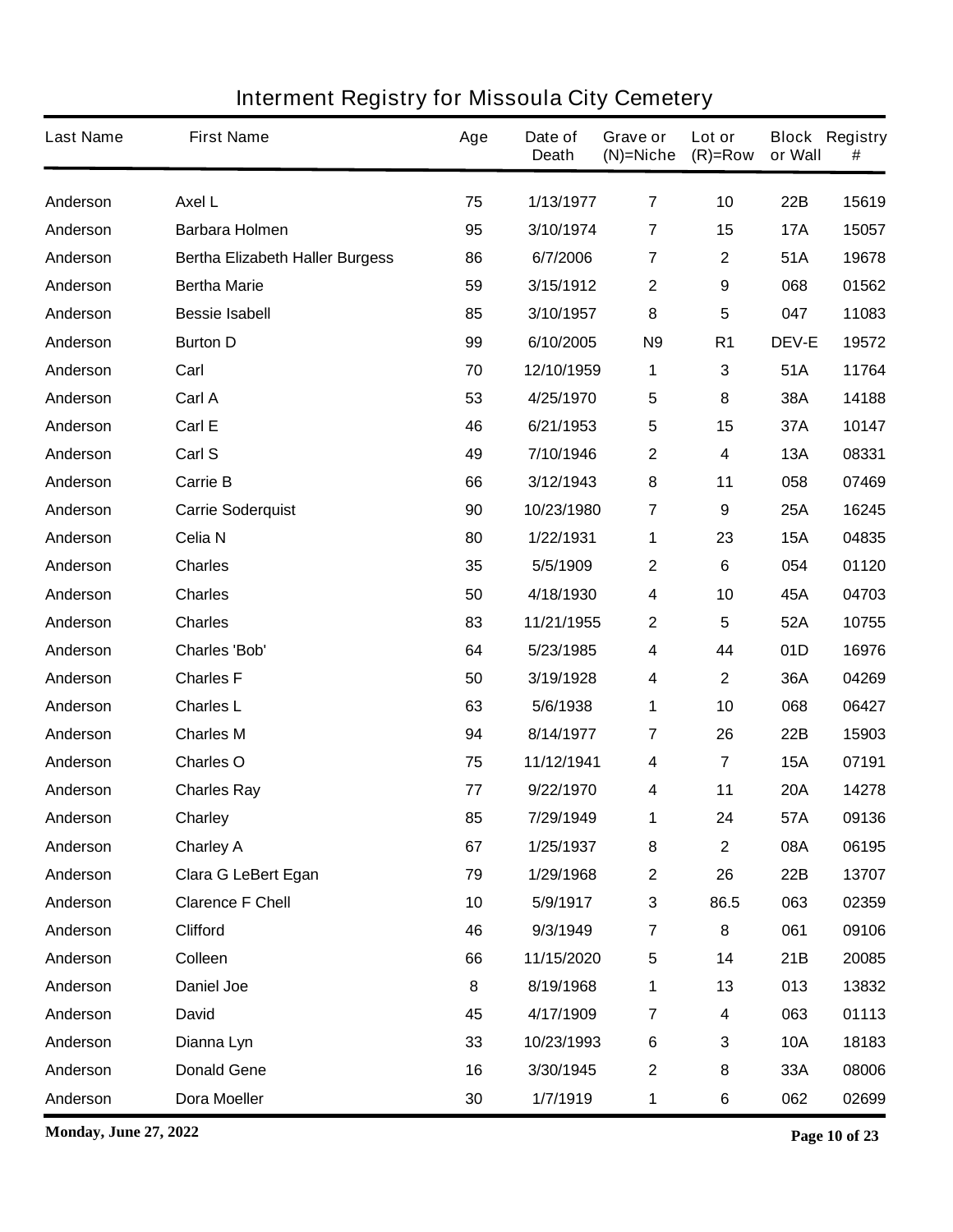| <b>Last Name</b> | <b>First Name</b>           | Age            | Date of<br><b>Death</b> | Grave or<br>$(N)$ =Niche | Lot or<br>$(R)=Row$ | or Wall      | <b>Block Registry</b><br># |
|------------------|-----------------------------|----------------|-------------------------|--------------------------|---------------------|--------------|----------------------------|
| Anderson         | <b>Dora Rued</b>            | 92             | 7/31/2006               | 6                        | 21                  | <b>18B</b>   | 19679                      |
| Anderson         | E                           | 3 mos          | 12/21/1906              | 6                        | 3                   | 054          | 00653                      |
| Anderson         | <b>Edwin</b>                | 34             | 1/29/1939               | $\mathbf{2}$             | 4                   | 021          | 06584                      |
| Anderson         | <b>Eileen Duncan</b>        | 87             | 12/3/1985               | N <sub>8</sub>           | R <sub>1</sub>      | <b>DEV-E</b> | 17065                      |
| Anderson         | <b>Elihu Andrew Hugh</b>    | 80             | 10/18/1949              | 8                        | 18                  | 43A          | 09135                      |
| Anderson         | Elizabeth 'Betty' Lou       | unk            | 6/9/1990                | 1                        | 16                  | <b>26A</b>   | 17703                      |
| Anderson         | <b>Elizabeth E Scherger</b> | 96             | 7/9/2004                | $\overline{\mathbf{4}}$  | 22                  | 15B          | 19495                      |
| Anderson         | <b>Elizabeth H</b>          | 85             | 7/21/1951               | $\sqrt{5}$               | 18                  | <b>13A</b>   | 09631                      |
| Anderson         | Ella M England              | 56             | 5/2/1930                | $\mathbf{2}$             | 10                  | 068          | 04712                      |
| Anderson         | <b>Ellen Marie</b>          | 11             | 3/17/1907               | 4                        | 8                   | 022          | 00691                      |
| Anderson         | <b>Ellis Martin</b>         | $\mathbf 2$    | 8/7/1909                | $\mathbf{3}$             | 8                   | 006          | 01168                      |
| Anderson         | <b>Elmer</b>                | 81             | 2/28/1977               | 6                        | 11                  | <b>22A</b>   | 15639                      |
| Anderson         | <b>Emaline Marie</b>        | 19             | 10/6/1936               | 8                        | 0                   | 37A          | 06104                      |
| Anderson         | <b>Emanuel John</b>         | $\overline{7}$ | 1/18/1968               | 8                        | 12                  | 013          | 13684                      |
| Anderson         | Emil                        | 19             | 10/23/1908              | 8                        | 11                  | 063          | 01014                      |
| Anderson         | Emil                        | 76             | 7/23/1957               | $\mathbf 3$              | 23                  | 57A          | 11182                      |
| Anderson         | Emma                        | 30             | 2/3/1908                | $\overline{\mathbf{4}}$  | 4                   | 021          | 00853                      |
| Anderson         | Emma                        | 82             | 8/27/1951               | $\overline{7}$           | 6                   | 067          | 09657                      |
| Anderson         | Emma Berghitta              | 69             | 10/23/1953              | $\overline{\mathbf{5}}$  | 9                   | <b>12A</b>   | 10231                      |
| Anderson         | <b>Erick</b>                | 44             | 4/21/1924               | 8                        | 6                   | <b>15A</b>   | 03592                      |
| Anderson         | <b>Ernest</b>               | 70             | 3/5/1984                | $\overline{7}$           | 16                  | 02B          | 16796                      |
| Anderson         | <b>Ernest Mitchell</b>      | 45             | 9/17/1991               | 8                        | 16                  | 02B          | 17869                      |
| Anderson         | <b>Esbrid Alice</b>         | 11             | 2/12/1915               | 4                        | 69                  | 063          | 02003                      |
| Anderson         | <b>Esther</b>               | 1              | 10/13/1902              | $\boldsymbol{2}$         | 8                   | 044          | 00169                      |
| Anderson         | <b>Ethel Mae Beavers</b>    | 93             | 3/7/1987                | 1                        | 4                   | <b>22A</b>   | 17258                      |
| Anderson         | Floyd W 'Andy'              | 44             | 11/17/1954              | $\mathbf{2}$             | 11                  | 058          | 10483                      |
| Anderson         | <b>Frances</b>              | 87             | 4/30/1976               | $\overline{7}$           | 14                  | <b>25A</b>   | 15495                      |
| Anderson         | <b>Frank</b>                | 69             | 12/28/1929              | 8                        | 10                  | 45A          | 04639                      |
| Anderson         | Frank J                     | 89             | 9/3/1956                | $\bf 6$                  | 8                   | 022          | 10968                      |
| Anderson         | <b>Frank M</b>              | 77             | 2/10/1950               | $\mathbf{2}$             | 6                   | <b>18A</b>   | 09230                      |
| Anderson         | <b>Frank W</b>              | 86             | 7/1/1987                | $\overline{\mathbf{4}}$  | 3                   | 012          | 17305                      |
| Anderson         | Fred                        | 19             | 3/29/1908               | $\overline{\mathbf{4}}$  | 4                   | 063          | 00907                      |
| Anderson         | Fred                        | 47             | 2/20/1912               | 8                        | 4                   | 021          | 01550                      |

**Monday, June 27, 2022 Page 11 of 23**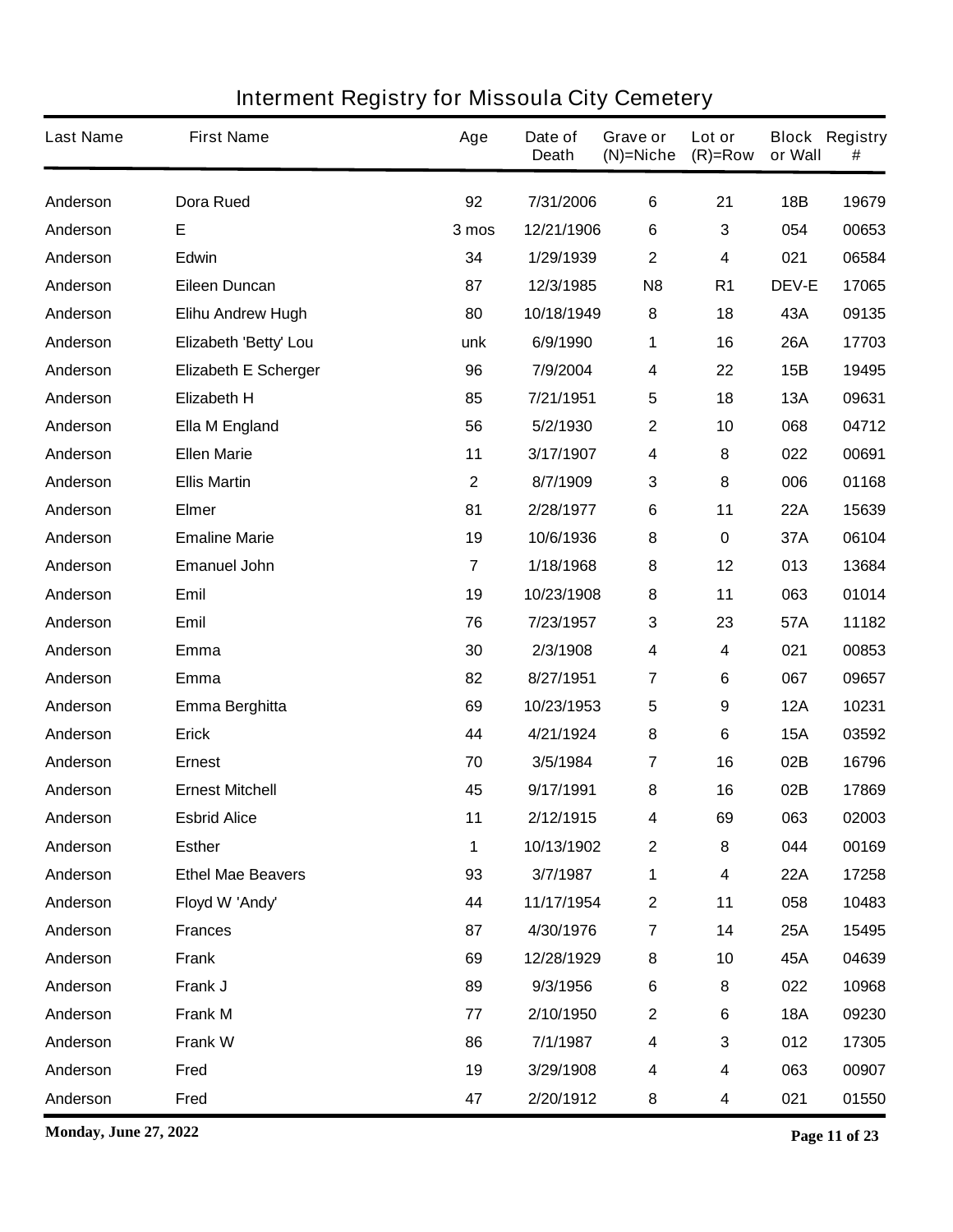| <b>Last Name</b> | <b>First Name</b>            | Age          | Date of<br><b>Death</b> | Grave or<br>$(N)$ =Niche | Lot or<br>$(R)=Row$ | or Wall      | <b>Block Registry</b><br># |
|------------------|------------------------------|--------------|-------------------------|--------------------------|---------------------|--------------|----------------------------|
| Anderson         | <b>Fred</b>                  | 64           | 5/4/1928                | $\mathbf{2}$             | 30                  | 46A          | 04300                      |
| Anderson         | <b>G</b> Walter              | 57           | 12/11/1937              | 5                        | 6                   | 067          | 06334                      |
| Anderson         | Gertie                       | 29           | 2/9/1909                | 6                        | 13                  | 063          | 01073                      |
| Anderson         | <b>Gordon B</b>              | $\mathbf 2$  | 3/10/1906               | 6                        | 3                   | 054          | 00551                      |
| Anderson         | Grant                        | 49           | 4/29/1932               | 1                        | 30                  | 45A          | 05075                      |
| Anderson         | Gudrun                       | 91           | 2/3/1981                | 1                        | 20                  | <b>18A</b>   | 16299                      |
| Anderson         | <b>Gudrun H</b>              | 5            | 3/14/1904               | 3                        | 8                   | 033          | 00334                      |
| Anderson         | <b>Gus Russell</b>           | 40           | 12/4/1914               | $\overline{7}$           | 70                  | 063          | 01974                      |
| Anderson         | Gust                         | 84           | 9/30/1949               | 8                        | 13                  | 57A          | 09122                      |
| Anderson         | <b>Gustav Adolph</b>         | 60           | 3/21/1944               | 1                        | 25                  | 010          | 07731                      |
| Anderson         | <b>Gustav R</b>              | 63           | 2/25/1957               | 8                        | 5                   | 039          | 11114                      |
| Anderson         | Hannah                       | 41           | 1/1/1913                | 3                        | 3                   | 069          | 01674                      |
| Anderson         | Hannah                       | 82           | 8/10/1951               | 3                        | 15                  | <b>26A</b>   | 09644                      |
| Anderson         | <b>Hannah Graham</b>         | 82           | 5/2/1947                | 1                        | 14                  | 25A          | 08527                      |
| Anderson         | Hans                         | 93           | 6/20/1976               | 4                        | 4                   | 42A          | 15522                      |
| Anderson         | Harold                       | $\mathbf{2}$ | 3/6/1908                | 4                        | 8                   | 033          | 00878                      |
| Anderson         | Harold                       | 46           | 6/9/1928                | 1                        | 9                   | 25A          | 04316                      |
| Anderson         | <b>Harold Merril</b>         | 4            | 12/30/1927              | $\bf 6$                  | 3                   | 36A          | 04232                      |
| Anderson         | <b>Hattie Elizabeth</b>      | 89           | 9/23/1985               | $\mathbf{3}$             | 11                  | <b>20A</b>   | 17022                      |
| Anderson         | <b>Hazel Carolyn Shearer</b> | 93           | 9/19/2008               | <b>N1</b>                | R <sub>1</sub>      | <b>TRA-S</b> | 19878                      |
| Anderson         | Helen J Inman                | 74           | 4/4/1995                | $\overline{7}$           | 18                  | <b>10B</b>   | 18353                      |
| Anderson         | <b>Helen V Schmuck</b>       | 56           | 5/9/1944                | 1                        | 6                   | <b>18A</b>   | 07768                      |
| Anderson         | Helgo                        | 66           | 11/7/1925               | 1                        | 11                  | 36A          | 03846                      |
| Anderson         | <b>Henrick</b>               | 79           | 1/21/1898               | $\overline{7}$           | 1                   | 015          | Ledger                     |
| Anderson         | <b>Henry James</b>           | 56           | 9/12/1957               | $\overline{\mathbf{4}}$  | $\boldsymbol{4}$    | <b>22A</b>   | 11204                      |
| Anderson         | <b>Henry V</b>               | 87           | 11/7/1997               | <b>N1</b>                | R <sub>1</sub>      | TRA-S        | 18703                      |
| Anderson         | <b>Herbert Louis</b>         | 87           | 7/13/2007               | ${\bf 5}$                | $\bf 6$             | 34A          | 19784                      |
| Anderson         | <b>Homer E</b>               | 88           | 5/29/1993               | $\bf 6$                  | 3                   | 01A          | 18111                      |
| Anderson         | Ida                          | 86           | 8/12/1942               | $\mathbf 2$              | $\bf 6$             | <b>15A</b>   | 07350                      |
| Anderson         | <b>Irene Mary</b>            | 39           | 1/20/1939               | $\bf 6$                  | 15                  | <b>18A</b>   | 06579                      |
| Anderson         | Ivan Jr                      | 20           | 1/3/1932                | $\bf 6$                  | $\boldsymbol{4}$    | 054          | 05002                      |
| Anderson         | <b>Ivan Leroy</b>            | 77           | 8/4/2015                | $\bf 8$                  | 21                  | 15B          | 20577                      |
| Anderson         | J Guy lan                    | 19           | 10/30/1918              | $\bf 6$                  | 11                  | 065          | 02599                      |

**Monday, June 27, 2022 Page 12 of 23**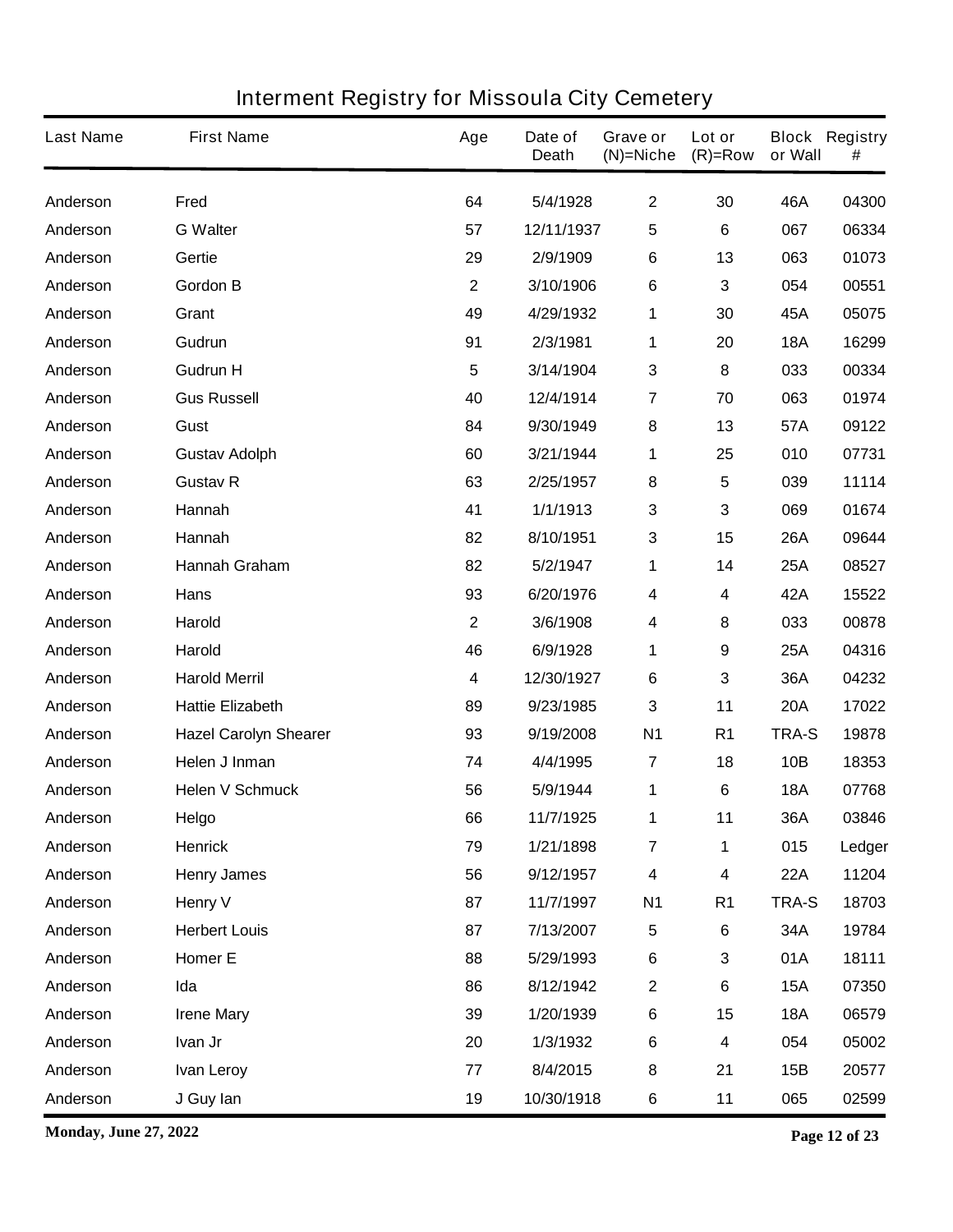| <b>Last Name</b> | <b>First Name</b>         | Age        | Date of<br><b>Death</b> | Grave or<br>$(N)$ =Niche | Lot or<br>$(R)=Row$ | or Wall    | <b>Block Registry</b><br># |
|------------------|---------------------------|------------|-------------------------|--------------------------|---------------------|------------|----------------------------|
| Anderson         | Jack R                    | 20         | 8/24/1978               | 1                        | 27                  | 02B        | 15880                      |
| Anderson         | Jacob 'Jack'              | 51         | 11/6/1933               | $\overline{7}$           | 9                   | 37A        | 05364                      |
| Anderson         | James C                   | 74         | 5/22/1925               | $\overline{\mathbf{4}}$  | 13                  | 069        | 03775                      |
| Anderson         | <b>James E</b>            | 4 mos      | 1/5/1912                | 8                        | 10                  | 068        | 01531                      |
| Anderson         | Jennie                    | 3 days     | 3/28/1921               | 6                        | 35                  | 55A        | 03039                      |
| Anderson         | Jennie                    | 70         | 1/10/1963               | 6                        | 20                  | 38A        | 12539                      |
| Anderson         | <b>Jewell Patricia</b>    | 98         | 6/23/2016               | $\sqrt{5}$               | 5                   | 53A        | 20594                      |
| Anderson         | Joel                      | unk        |                         | 1                        | 8                   | 044        | Ledger                     |
| Anderson         | John                      | 68         | 6/4/1924                | $\overline{7}$           | 13                  | 065        | 03617                      |
| Anderson         | John                      | 76         | 2/13/1938               | 6                        | 18                  | <b>13A</b> | 06380                      |
| Anderson         | John                      | unk        | 12/1/1890               | 1                        | 3                   | 017        | Ledger                     |
| Anderson         | John D                    | 71         | 7/28/1976               | 8                        | 24                  | 18B        | 15539                      |
| Anderson         | <b>John Fredrick</b>      | 28         | 10/2/1910               | $\sqrt{5}$               | 13                  | 069        | 01356                      |
| Anderson         | John G                    | 59         | 1/30/1921               | $\overline{7}$           | 11                  | 058        | 03012                      |
| Anderson         | John J                    | 81         | 5/7/1967                | $\boldsymbol{2}$         | 4                   | <b>22A</b> | 13604                      |
| Anderson         | John M 'Andy'             | 79         | 4/2/1973                | 8                        | 7                   | <b>17A</b> | 14930                      |
| Anderson         | John P                    | 74         | 10/8/1959               | $\mathbf{2}$             | 10                  | 57A        | 11741                      |
| Anderson         | John S                    | 73         | 12/13/1979              | 6                        | 28                  | 18B        | 16096                      |
| Anderson         | John W                    | 73         | 3/27/1926               | $\mathbf{2}$             | 23                  | <b>15A</b> | 03921                      |
| Anderson         | Joseph                    | 69         | 6/6/1914                | $\boldsymbol{2}$         | 64                  | 063        | 01890                      |
| Anderson         | <b>Judith E Pope</b>      | 95         | 12/24/2016              | $\overline{7}$           | 12                  | 058        | 20740                      |
| Anderson         | Karl                      | 67         | 1/8/1946                | 1                        | 5                   | 54A        | 08196                      |
| Anderson         | Katherine V               | 42         | 11/10/1935              | 1                        | $\overline{7}$      | <b>14A</b> | 05793                      |
| Anderson         | Keith                     | 13 min     | 5/7/1950                | $\overline{7}$           | 13                  | 56A        | 09307                      |
| Anderson         | <b>Kevin Leroy</b>        | 45         | 9/24/2015               | ${\bf 8}$                | 21                  | 15B        | 20578                      |
| Anderson         | Knute                     | 66         | 7/20/1931               | ${\bf 8}$                | 15                  | <b>17A</b> | 04926                      |
| Anderson         | Kristana                  | 85         | 1/12/1938               | $\mathbf 3$              | 19                  | <b>26A</b> | 06360                      |
| Anderson         | LW                        | <b>Unk</b> |                         | $\overline{\mathbf{4}}$  | 18                  | 63A        | Map                        |
| Anderson         | Larry Wayne               | 53         | 9/30/1994               | $\bf 6$                  | $\bf 6$             | 02B        | 18306                      |
| Anderson         | <b>Lester Julius</b>      | 8          | 5/5/1917                | $\bf 6$                  | 75                  | 063        | 02355                      |
| Anderson         | <b>Libbie Emma LaFrey</b> | 86         | 12/14/1980              | $\mathbf 3$              | 21                  | 15B        | 16269                      |
| Anderson         | Linda                     | 47         | 2/3/1956                | $\mathbf{3}$             | 10                  | 38A        | 10817                      |
| Anderson         | Lois Jeanne               | 18         | 4/10/1943               | $\mathbf 2$              | 5                   | 07A        | 07494                      |

**Monday, June 27, 2022 Page 13 of 23**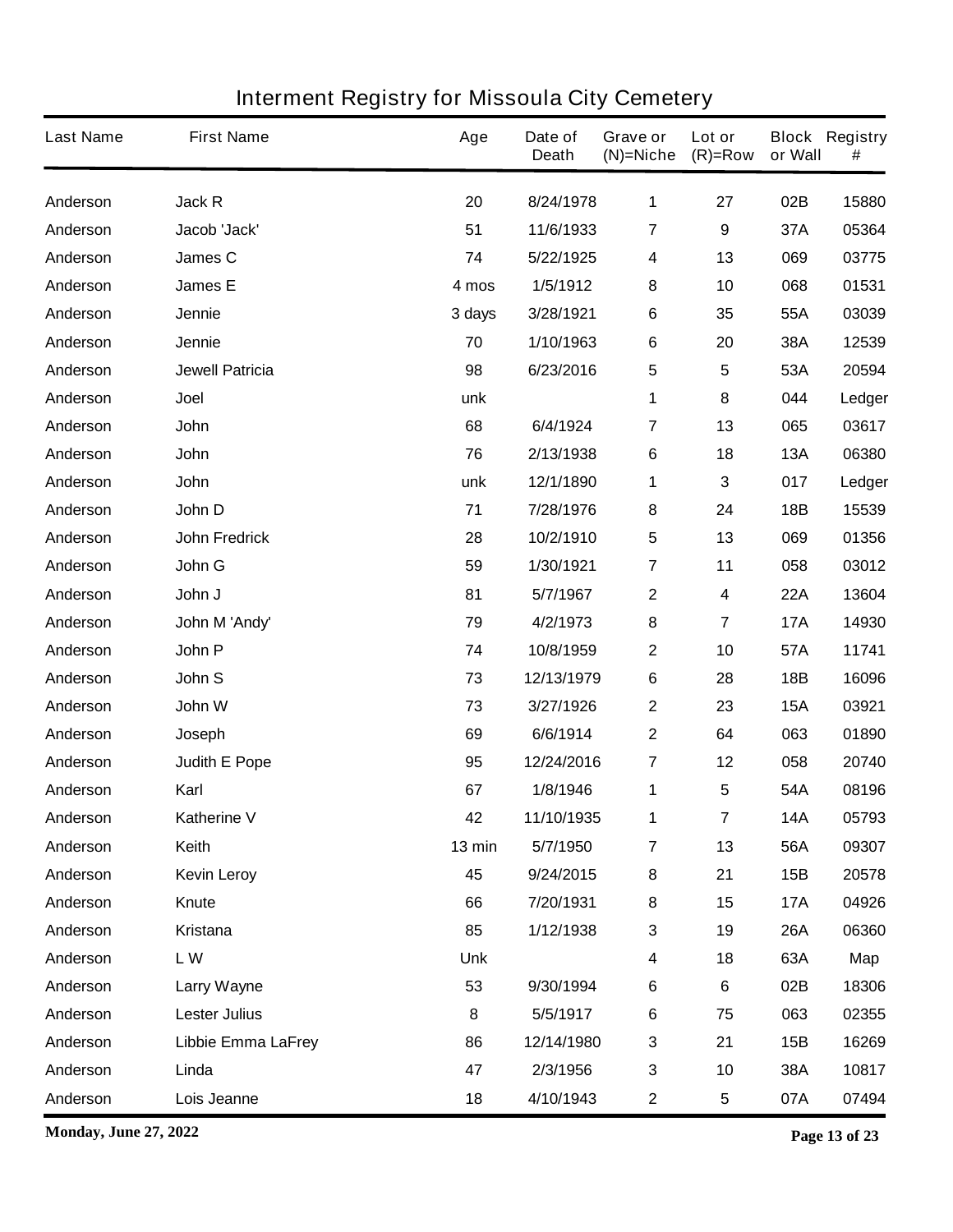| <b>Last Name</b> | <b>First Name</b>           | Age       | Date of<br><b>Death</b> | Grave or<br>$(N)=Niche$ | Lot or<br>$(R)=Row$ | or Wall      | <b>Block Registry</b><br># |
|------------------|-----------------------------|-----------|-------------------------|-------------------------|---------------------|--------------|----------------------------|
| Anderson         | Lola                        | 17        | 9/14/1937               | 1                       | 5                   | 13A          | 06266                      |
| Anderson         | Lora Brown                  | 83        | 6/2/1981                | $5\phantom{.0}$         | 12                  | 01A          | 16530                      |
| Anderson         | Lorita M Foley              | 74        | 7/18/2014               | <b>N30</b>              | R <sub>2</sub>      | <b>ROS-W</b> | 20432                      |
| Anderson         | <b>Lorraine M</b>           | 88        | 8/10/2021               | $\boldsymbol{2}$        | $\boldsymbol{4}$    | 10B          | 20528                      |
| Anderson         | <b>Louisa Eddy</b>          | 84        | 2/19/1982               | $\overline{7}$          | 7                   | <b>17A</b>   | 16458                      |
| Anderson         | Mae Ida                     | 39        | 3/9/1949                | $\overline{\mathbf{4}}$ | 15                  | 37A          | 08977                      |
| Anderson         | <b>Magnus 'Mike'</b>        | 76        | 12/12/1944              | 5                       | 47                  | 063          | 07920                      |
| Anderson         | <b>Marcie C Anderson</b>    | 79        | 12/25/1976              | 3                       | 25                  | 15B          | 15613                      |
| Anderson         | <b>Margaret Ruth</b>        | 93        | 3/16/1999               | $\bf 6$                 | 3                   | 01A          | 18883                      |
| Anderson         | <b>Marguerite Valentine</b> | 93        | 7/28/2007               | 4                       | 3                   | 012          | 19782                      |
| Anderson         | <b>Marie</b>                | 3 days    | 3/25/1924               | $\boldsymbol{2}$        | 34                  | 56A          | 03577                      |
| Anderson         | <b>Marjorie E</b>           | 85        | 2/13/1981               | ${\bf 5}$               | 6                   | 34A          | 16303                      |
| Anderson         | <b>Martha Grace</b>         | 80        | 4/24/1927               | 5                       | 24                  | 022          | 04129                      |
| Anderson         | <b>Martin</b>               | 65        | 11/6/1930               | 8                       | 14                  | 47A          | 04807                      |
| Anderson         | <b>Martin F</b>             | 82        | 5/3/1945                | $\overline{7}$          | 37                  | 56A          | 08034                      |
| Anderson         | <b>Mary</b>                 | 88        | 4/2/1952                | 5                       | 3                   | 07A          | 09811                      |
| Anderson         | Mary C                      | 82        | 5/4/1946                | 3                       | 13                  | 069          | 08284                      |
| Anderson         | <b>Matt</b>                 | 63        | 4/7/1930                | 8                       | 9                   | 45A          | 04697                      |
| Anderson         | Max H                       | 79        | 3/26/1977               | 4                       | 22                  | 15B          | 15649                      |
| Anderson         | <b>Maymie Selby</b>         | 88        | 12/26/1970              | 5                       | 12                  | 52A          | 14312                      |
| Anderson         | <b>Melford B</b>            | 69        | 11/7/1980               | $\overline{7}$          | 27                  | 08A          | 16254                      |
| Anderson         | <b>Michael D</b>            | 40        | 8/26/1991               | 5                       | 14                  | 21B          | 17878                      |
| Anderson         | Mina                        | 80        | 6/21/1946               | 4                       | 16                  | 46A          | 08313                      |
| Anderson         | <b>Monte Christopher</b>    | 18        | 6/16/1990               | N <sub>6</sub>          | R <sub>1</sub>      | <b>DEV-E</b> | 17704                      |
| Anderson         | <b>Natt</b>                 | 53        | 9/14/1904               | 5                       | $\mathbf{2}$        | 007          | 00394                      |
| Anderson         | <b>Nels</b>                 | 47        | 5/5/1905                | 8                       | $\mathbf 2$         | 039          | 00456                      |
| Anderson         | <b>Nels</b>                 | 45        | 12/21/1907              | 5                       | 14                  | 007          | 00816                      |
| Anderson         | <b>Nels</b>                 | 70        | 3/5/1941                | 6                       | 36                  | 8.5          | 07041                      |
| Anderson         | <b>Nels Martin</b>          | 72        | 1/24/1953               | 5                       | $\mathbf{2}$        | 58A          | 10043                      |
| Anderson         | <b>Nelson</b>               | 56        | 5/2/1913                | 8                       | 55                  | 063          | 01732                      |
| Anderson         | <b>Nettie I</b>             | 91        | 9/25/1965               | $\overline{\mathbf{r}}$ | 18                  | 43A          | 13157                      |
| Anderson         | <b>No Name</b>              | <b>SB</b> | 4/17/1901               | $\overline{\mathbf{r}}$ | 14                  | 003          | 00012                      |
| Anderson         | No Name                     | 3         | 10/31/1902              | $\overline{\mathbf{r}}$ | 8                   | 027          | 00180                      |

**Monday, June 27, 2022 Page 14 of 23**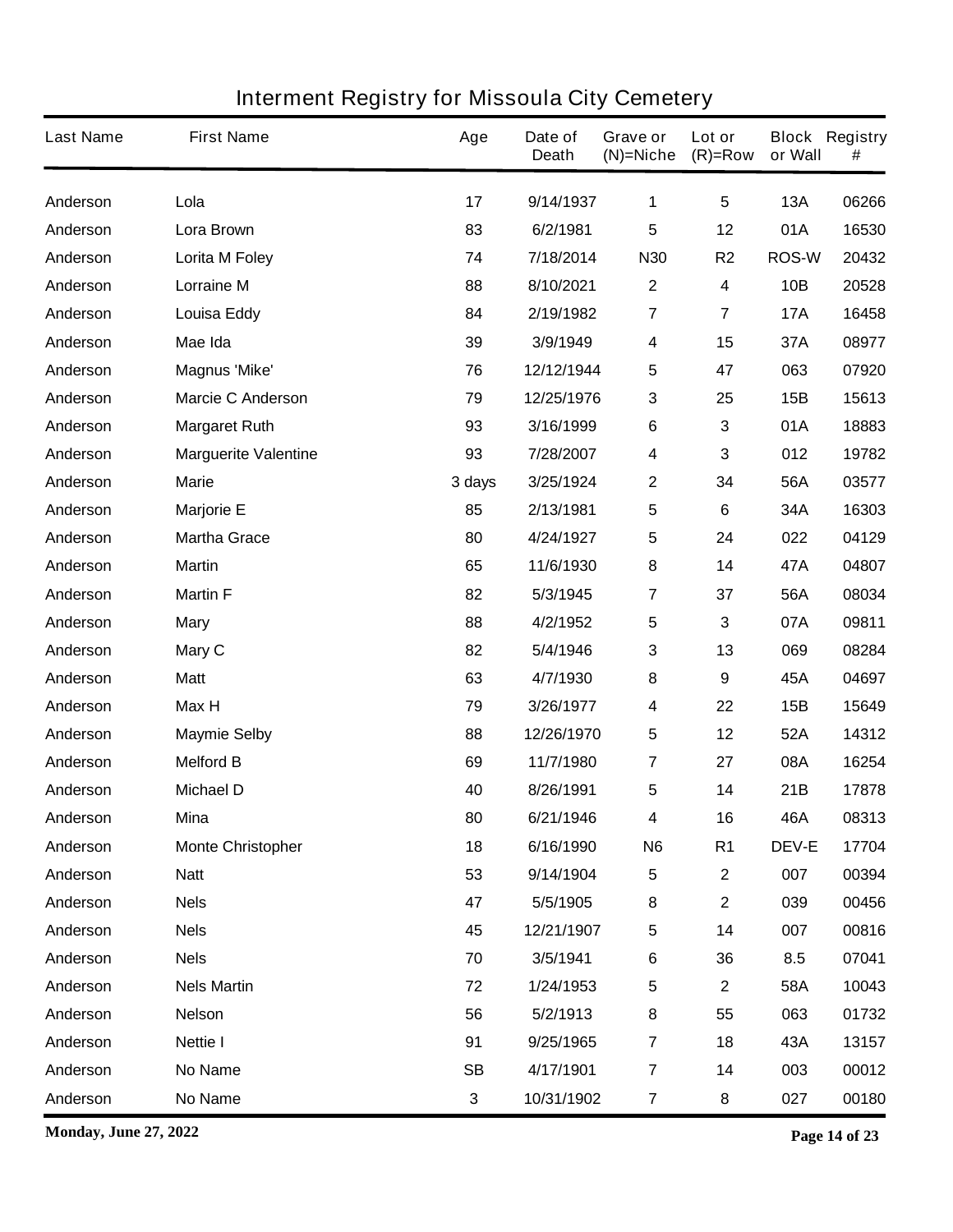| <b>Last Name</b> | <b>First Name</b>              | Age          | Date of<br><b>Death</b> | Grave or<br>$(N)$ =Niche | Lot or<br>$(R)=Row$ | or Wall    | <b>Block Registry</b><br># |
|------------------|--------------------------------|--------------|-------------------------|--------------------------|---------------------|------------|----------------------------|
| Anderson         | <b>No Name</b>                 | 41           | 11/13/1903              | $\overline{7}$           | 8                   | 027        | 00306                      |
| Anderson         | <b>No Name</b>                 | $\mathbf{2}$ | 8/17/1908               | $\overline{7}$           | 14                  | 003        | 00966                      |
| Anderson         | <b>No Name</b>                 | <b>SB</b>    | 4/6/1912                | 4                        | 41                  | 063        | 01571                      |
| Anderson         | <b>No Name</b>                 | <b>SB</b>    | 9/6/1912                | 5                        | 44                  | 063        | 01627                      |
| Anderson         | <b>No Name</b>                 | 16 days      | 9/1/1916                | 7                        | 10                  | 068        | 02245                      |
| Anderson         | No name                        | unk          | 3/22/1918               | ${\bf 8}$                | 17                  | 065        | 02502                      |
| Anderson         | No name                        | 3 days       | 7/31/1922               | 8                        | 32                  | 55A        | 03279                      |
| Anderson         | <b>No Name</b>                 | <b>SB</b>    | 3/6/1930                | 5                        | 16                  | 55A        | 04677                      |
| Anderson         | <b>No Name</b>                 | <b>SB</b>    | 2/14/1956               | 4                        | 9                   | 56A        | 10822                      |
| Anderson         | Norman M                       | 7            | 12/1/1912               | 5                        | 46                  | 063        | 01656                      |
| Anderson         | Orey E                         | 53           | 7/10/1921               | $\mathbf{2}$             | 108                 | 063        | 03093                      |
| Anderson         | <b>Orville Edgar</b>           | 28           | 6/27/1976               | 5                        | 29                  | 15B        | 15523                      |
| Anderson         | Oscar                          | 28           | 12/5/1916               | $\overline{7}$           | 85                  | 063        | 02280                      |
| Anderson         | Oscar                          | 62           | 3/12/1932               | 8                        | 15                  | 47A        | 05048                      |
| Anderson         | Oscar                          | 53           | 10/15/1941              | 8                        | 12                  | 04A        | 07174                      |
| Anderson         | Oscar A                        | 69           | 3/6/1931                | $\bf 6$                  | 3                   | 07A        | 04857                      |
| Anderson         | <b>Oscar M</b>                 | 76           | 1/8/1959                | $\mathbf{2}$             | 11                  | 51A        | 11567                      |
| Anderson         | <b>Pearl</b>                   | 26           | 9/7/1909                | 1                        | 20                  | 063        | 01185                      |
| Anderson         | Pete                           | 72           | 5/14/1930               | $\overline{7}$           | 6                   | <b>15A</b> | 04721                      |
| Anderson         | Pete P                         | 70           | 9/3/1939                | $\mathbf{3}$             | 9                   | 010        | 06718                      |
| Anderson         | <b>Purdon 'Pete' Alexander</b> | 80           | 12/6/2001               | 6                        | 16                  | 03B        | 19213                      |
| Anderson         | Ragnhild                       | 92           | 9/20/1956               | 4                        | 36                  | 56A        | 10972                      |
| Anderson         | <b>Richard Charles</b>         | 85           | 9/1/2017                | 2                        | 4                   | 10B        | 20689                      |
| Anderson         | <b>Robert L</b>                | 58           | 1/12/1964               | $\boldsymbol{2}$         | 21                  | 49A        | 12779                      |
| Anderson         | <b>Robert W</b>                | 83           | 9/27/2002               | $\mathbf 2$              | 12                  | 058        | 19297                      |
| Anderson         | Roberta Lea                    | 42           | 10/28/1976              | $\overline{7}$           | 21                  | 15B        | 15574                      |
| Anderson         | <b>Rudolph S</b>               | 55           | 1/12/1955               | ${\bf 8}$                | 5                   | <b>19A</b> | 10530                      |
| Anderson         | Ruth                           | 5            | 3/17/1909               | $\mathbf 3$              | 8                   | 022        | 01093                      |
| Anderson         | <b>Ruth Elaine Nygren</b>      | 84           | 11/26/2013              | $\overline{7}$           | 12                  | 028        | 20420                      |
| Anderson         | <b>Scott Robert</b>            | 2 mos        | 5/4/1969                | 8                        | 38                  | 41A        | 14000                      |
| Anderson         | <b>Shirley Evelyn Bauer</b>    | 79           | 6/13/2006               | $\boldsymbol{2}$         | 3                   | 02B        | 19666                      |
| Anderson         | <b>Theodore</b>                | 63           | 5/18/1927               | $\boldsymbol{4}$         | 15                  | <b>26A</b> | 04141                      |
| Anderson         | Vannessa Batt                  | 33           | 8/5/2017                | $\overline{\mathbf{7}}$  | $\mathbf 2$         | 01B        | 20677                      |

**Monday, June 27, 2022 Page 15 of 23**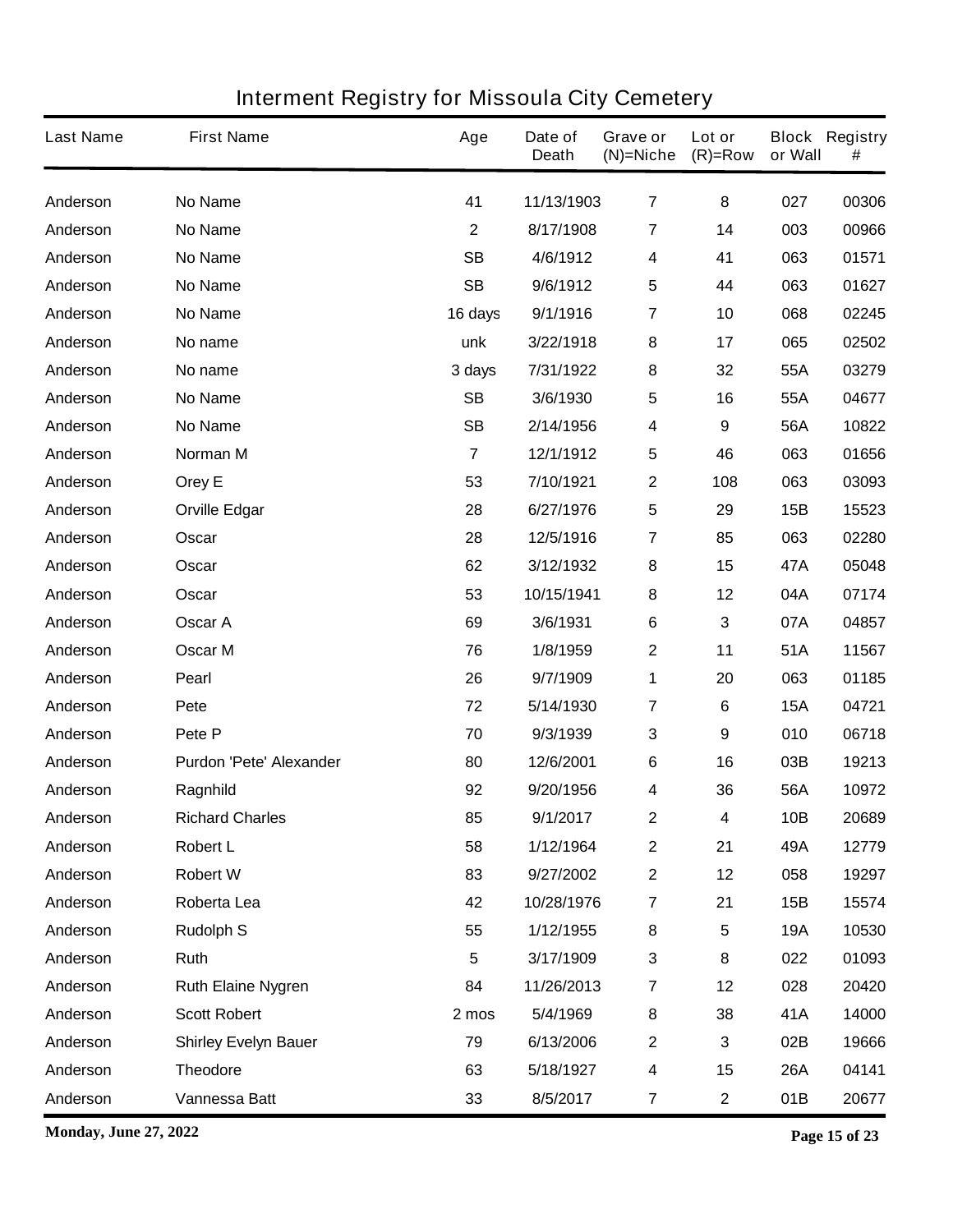| <b>Last Name</b> | <b>First Name</b>            | Age            | Date of<br><b>Death</b> | Grave or<br>$(N)$ =Niche | Lot or<br>$(R)=Row$ | or Wall    | <b>Block Registry</b><br># |
|------------------|------------------------------|----------------|-------------------------|--------------------------|---------------------|------------|----------------------------|
| Anderson         | <b>Veda M Collins</b>        | 71             | 8/20/1984               | $5\phantom{.0}$          | 10                  | 49A        | 16857                      |
| Anderson         | <b>Victor</b>                | 27             | 9/11/1938               | $\overline{7}$           | 20                  | <b>18A</b> | 06498                      |
| Anderson         | <b>Victor Sr</b>             | 81             | 10/19/1963              | $\boldsymbol{2}$         | 20                  | <b>18A</b> | 12714                      |
| Anderson         | <b>Violet</b>                | 32             | 11/19/1935              | $\mathbf 3$              | 9                   | 24A        | 05803                      |
| Anderson         | Virginia Leah Bulen          | 85             | 1/2/2015                | $\bf 6$                  | 4                   | 047        | 20473                      |
| Anderson         | W H 'Cap'                    | 77             | 3/31/1907               | $\boldsymbol{4}$         | 9                   | 007        | 00698                      |
| Anderson         | Walter                       | $6\phantom{1}$ | 11/24/1915              | $\overline{7}$           | 79                  | 063        | 02137                      |
| Anderson         | Werner                       | 83             | 8/4/1949                | $6\phantom{1}6$          | 10                  | 33A        | 09083                      |
| Anderson         | <b>Willard C</b>             | 7 mos          | 7/27/1901               | 5                        | 3                   | 054        | 00034                      |
| Anderson         | <b>Willard Curry 'Logie'</b> | $\overline{7}$ | 9/23/1909               | $\mathbf{3}$             | 4                   | 021        | 01195                      |
| Anderson         | <b>Willard John</b>          | 89             | 11/1/2016               | ${\bf 8}$                | 16                  | 10B        | 20625                      |
| Anderson         | William                      | 62             | 8/26/1926               | $\boldsymbol{2}$         | 14                  | <b>25A</b> | 03986                      |
| Anderson         | William                      | 27             | 3/14/1932               | 1                        | 5                   | 45A        | 05050                      |
| Anderson         | <b>William A</b>             | 84             | 7/29/2015               | $\bf 6$                  | 4                   | 047        | 20522                      |
| Anderson         | <b>William B</b>             | 86             | 10/28/1947              | 8                        | 6                   | 067        | 08632                      |
| Anderson         | <b>William Edward</b>        | 69             | 1/14/1955               | $\boldsymbol{2}$         | 5                   | <b>19A</b> | 10533                      |
| Anderson         | William J                    | 68             | 1/3/1953                | $\mathbf{3}$             | 23                  | 58A        | 10020                      |
| Anderson         | William J                    | 80             | 11/8/1996               | 8                        | 18                  | 10B        | 18561                      |
| Anderson         | <b>William L</b>             | 81             | 6/21/1974               | $\boldsymbol{4}$         | 25                  | 15B        | 15112                      |
| Anderson         | <b>William R</b>             | 46             | 11/29/1944              | 1                        | 1                   | <b>13A</b> | 07910                      |
| Anderson         | <b>William R</b>             | 46             | 6/14/1964               | $\mathbf{2}$             | 19                  | <b>12A</b> | 12875                      |
| Anderson         | <b>Willie</b>                | <b>Unk</b>     |                         | 6.5                      | 4                   | 63A        | Map                        |
| Anderson         | Yana Arvalee                 | 74             | 12/20/1993              | 8                        | 9                   | 02B        | 18204                      |
| Andree           | Henning                      | unk            | 8/20/1897               | $\sqrt{5}$               | 1                   | 015        | Ledger                     |
| Andresen         | Anna                         | 55             | 12/9/1928               | ${\bf 8}$                | 10                  | <b>25A</b> | 04432                      |
| Andresen         | <b>Salvay</b>                | 78             | 11/16/1979              | $\boldsymbol{2}$         | 10                  | 25A        | 16082                      |
| Andreson         | <b>August T</b>              | 57             | 6/3/1926                | $\overline{\mathbf{7}}$  | 10                  | <b>25A</b> | 03953                      |
| Andrew           | <b>James</b>                 | 24             | 5/13/1915               | 4                        | 67                  | 063        | 02048                      |
| <b>Andrews</b>   | <b>Bessie</b>                | 77             | 7/27/1939               | 1                        | 15                  | 23A        | 06696                      |
| <b>Andrews</b>   | <b>Cecil Lloyd</b>           | 84             | 5/7/1982                | $\bf 6$                  | 13                  | 30A        | 16487                      |
| <b>Andrews</b>   | David J                      | 66             | 5/4/1929                | $\bf 6$                  | 13                  | 07A        | 04510                      |
| <b>Andrews</b>   | Ella F                       | 86             | 3/22/1950               | $\sqrt{5}$               | 13                  | 07A        | 09260                      |
| <b>Andrews</b>   | George                       | 82             | 4/12/1948               | 8                        | 14                  | 23A        | 08755                      |

**Monday, June 27, 2022 Page 16 of 23**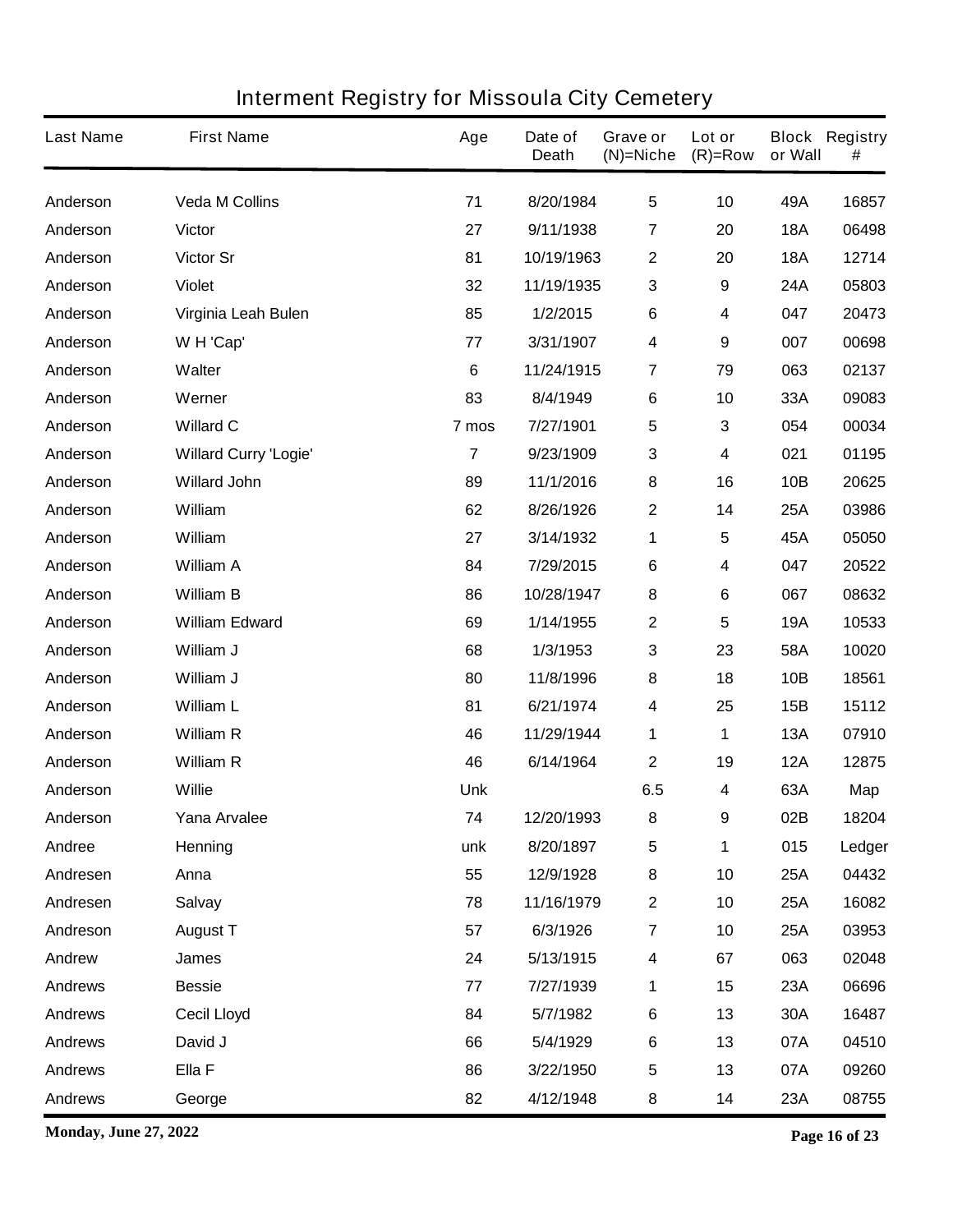| <b>Last Name</b> | <b>First Name</b>           | Age        | Date of<br><b>Death</b> | Grave or<br>$(N)$ =Niche | Lot or<br>$(R)=Row$ | or Wall      | <b>Block Registry</b><br># |
|------------------|-----------------------------|------------|-------------------------|--------------------------|---------------------|--------------|----------------------------|
| <b>Andrews</b>   | <b>George Thomas</b>        | 8 mos      | 9/15/1917               | $\overline{7}$           | 11                  | 065          | 02429                      |
| <b>Andrews</b>   | George W                    | 37         | 7/24/1911               | ${\bf 8}$                | 9                   | 019          | 01469                      |
| <b>Andrews</b>   | James Robert Sr             | 87         | 4/4/1999                | 1                        | 24                  | 023          | 18895                      |
| <b>Andrews</b>   | LW                          | 44         | 5/7/1929                | $\bf 6$                  | $\mathbf 2$         | 45A          | 04526                      |
| <b>Andrews</b>   | Lulu                        | 68         | 1/16/1945               | $\mathbf{2}$             | 17                  | 44A          | 07947                      |
| <b>Andrews</b>   | <b>Maggie May</b>           | unk        | 2/28/1881               | 8                        | 5                   | 025          | Ledger                     |
| <b>Andrews</b>   | <b>Martin</b>               | unk        |                         | UNK1                     | <b>UNK</b>          | <b>UNK</b>   | Ledger                     |
| <b>Andrews</b>   | <b>Mary Adeline Trickey</b> | 60         | 10/13/1965              | 5                        | 13                  | 30A          | 13172                      |
| <b>Andrews</b>   | <b>No Name</b>              | 2 days     | 1/24/1923               | $\bf 6$                  | 31                  | 55A          | 03365                      |
| <b>Andrews</b>   | No Name                     | <b>SB</b>  | 11/30/1923              | $\bf 6$                  | 31                  | 55A          | 03519                      |
| <b>Andrews</b>   | No name                     | <b>Unk</b> |                         | $\mathbf{3}$             | 8                   | 015          | Map                        |
| <b>Andrews</b>   | <b>Richard S</b>            | 80         | 2/5/1953                | 7                        | 17                  | 44A          | 10047                      |
| <b>Andrews</b>   | <b>Roy S</b>                | 83         | 11/30/1982              | 8                        | 17                  | 44A          | 16575                      |
| <b>Andrews</b>   | <b>Violet Grace</b>         | 95         | 1/10/2011               | 1                        | 24                  | 023          | 20141                      |
| <b>Andrews</b>   | William Loyde 'Wild Bill'   | 50         | 3/25/2001               | 8                        | 32                  | 01D          | 19130                      |
| <b>Andrews</b>   | <b>William Virgil</b>       | 29         | 7/5/1943                | 1                        | 17                  | 44A          | 07562                      |
| <b>Andrus</b>    | <b>Diane Jean Dragstedt</b> | 88         | 6/20/2018               | 5                        | 15                  | 38A          | 20726                      |
| <b>Andrus</b>    | <b>Earl Edward Sr</b>       | 43         | 11/30/1971              | 1                        | 1                   | 40A          | 14617                      |
| <b>Andrus</b>    | Edson A 'Scotty'            | 71         | 2/16/1971               | $\sqrt{5}$               | 27                  | 067          | 14358                      |
| <b>Andrus</b>    | Joseph                      | 7 days     | 11/9/1916               | 7                        | 82                  | 063          | 02264                      |
| <b>Andrus</b>    | William                     | 18         | 10/23/1925              | 6                        | 6                   | 05A          | 03838                      |
| <b>Andrus</b>    | William Wyman               | 87         | 12/27/2014              | 5                        | 15                  | 38A          | 20475                      |
| Angell           | Earl M                      | 82         | 7/17/1989               | 8                        | 8                   | 001          | 17573                      |
| Angell           | <b>Mildred Couch</b>        | 79         | 3/19/1992               | $\overline{7}$           | $\bf 8$             | 001          | 17932                      |
| <b>Angeres</b>   | Tom                         | 4          | 1/3/1913                | 118                      | <b>NP</b>           | 009          | 01677                      |
| Angevine         | <b>Daniel</b>               | 60         | 9/2/1922                | 1                        | 4                   | 06A          | 03295                      |
| Angevine         | <b>Etta</b>                 | 72         | 6/26/1932               | $\boldsymbol{2}$         | 4                   | 06A          | 05106                      |
| Angevine         | <b>Fred Rufus</b>           | 67         | 4/24/1956               | 8                        | 4                   | 06A          | 10892                      |
| Angevine         | <b>Rufus W</b>              | 90         | 6/15/1946               | $\overline{\mathbf{r}}$  | 4                   | 06A          | 08311                      |
| Angle            | <b>Christopher Joe</b>      | 4 mos      | 2/9/1948                | $\mathbf{2}$             | 40                  | 56A          | 08703                      |
| Angle            | <b>Jacob Wellington</b>     | 84         | 12/22/1947              | 4                        | 11                  | 43A          | 08667                      |
| Angle            | <b>Pearl Grace Samford</b>  | 85         | 12/1/1966               | $\mathbf 3$              | 11                  | 43A          | 13467                      |
| Anglin           | <b>Denise</b>               | 78         | 12/31/2021              | <b>N7</b>                | R <sub>1</sub> B    | <b>ASTOR</b> | 22227                      |

**Monday, June 27, 2022 Page 17 of 23**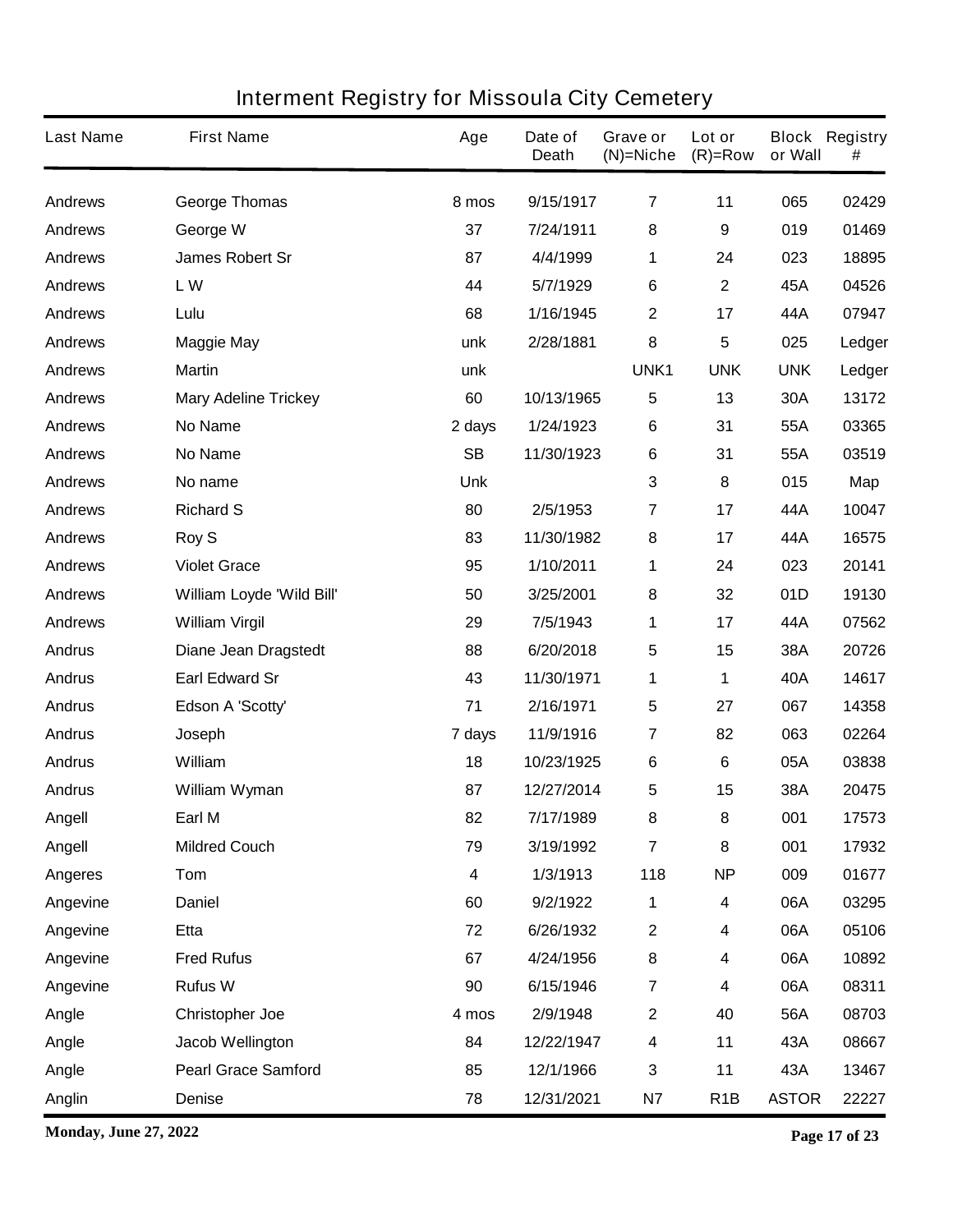| <b>Last Name</b>  | <b>First Name</b>               | Age         | Date of<br><b>Death</b> | <b>Grave or</b><br>$(N)$ =Niche | Lot or<br>$(R)$ =Row    | or Wall      | <b>Block Registry</b><br># |
|-------------------|---------------------------------|-------------|-------------------------|---------------------------------|-------------------------|--------------|----------------------------|
| Angst             | Awilda                          | 70          | 5/25/1946               | $\mathbf 2$                     | $\overline{7}$          | 024          | 06858                      |
| Angst             | <b>Julius H</b>                 | 63          | 2/1/1923                | 1                               | $\overline{\mathbf{7}}$ | 024          | 03372                      |
| <b>Angus</b>      | Andrew                          | 78          | 12/21/1945              | 6                               | 4                       | 54A          | 08177                      |
| <b>Ansriaux</b>   | H A                             | 77          | 11/13/1909              | $\overline{7}$                  | 20                      | 063          | 01209                      |
| Anthoney          | <b>Carmon W</b>                 | 82          | 12/31/1978              | 8                               | 18                      | 8.5          | 15929                      |
| Anthoney          | Lottie                          | 40          | 8/18/1941               | $\overline{\mathbf{7}}$         | 18                      | 8.5          | 07140                      |
| Anthony           | Carrie                          | 75          | 6/18/1945               | 6                               | 23                      | <b>18A</b>   | 08062                      |
| Anthony           | Earl                            | 38          | 12/9/1939               | $\overline{7}$                  | $\overline{\mathbf{7}}$ | 064          | 06765                      |
| Anthony           | Joseph                          | 84          | 8/2/1944                | $5\phantom{.0}$                 | 23                      | <b>18A</b>   | 07830                      |
| Anthony           | May                             | 57          | 12/31/1951              | 4                               | 5                       | <b>27A</b>   | 09741                      |
| Anton             | <b>Daniel Edmund</b>            | 12          | 7/25/1974               | 8                               | 5                       | 19B          | 15142                      |
| Antone            | <b>Nancy H Wagnitz</b>          | 39          | 1/24/1919               | 1                               | $\overline{\mathbf{2}}$ | 020          | 02715                      |
| <b>Aoki</b>       | Τ                               | 35          | 1/26/1909               | 4                               | 13                      | 063          | 01063                      |
| <b>Appelquist</b> | Helma O                         | 73          | 6/22/1964               | 5                               | 10                      | <b>11A</b>   | 12889                      |
| <b>Appelquist</b> | <b>Theodore A</b>               | 73          | 6/10/1959               | 6                               | 10                      | <b>11A</b>   | 11651                      |
| <b>Arbuckle</b>   | <b>Andrew</b>                   | 73          | 12/21/1940              | $\mathbf 2$                     | 14                      | 54A          | 06986                      |
| <b>Arbuckle</b>   | <b>No Name</b>                  | <b>SB</b>   | 10/25/1915              | $\mathbf 2$                     | 79                      | 063          | 02127                      |
| <b>Arbuckle</b>   | William                         | 72          | 6/7/1939                | $\overline{\mathbf{5}}$         | 6                       | 042          | 06660                      |
| <b>Archer</b>     | <b>Benjamin Frederick</b>       | 76          | 7/12/1956               | $\mathbf 2$                     | 8                       | 44A          | 10933                      |
| <b>Archer</b>     | <b>Hattie</b>                   | 82          | 5/6/1966                | 1                               | 8                       | 44A          | 13328                      |
| <b>Archibald</b>  | <b>Betty Mae</b>                | 49          | 3/6/1979                | N <sub>2</sub>                  | R <sub>1</sub> B        | <b>ROCU:</b> | 20402                      |
| <b>Archibald</b>  | <b>Elizabeth Florence</b>       | 83          | 5/12/1956               | 7                               | 6                       | 52A          | 10905                      |
| <b>Archibald</b>  | <b>Frances Irene</b>            | 4 mos       | 3/10/1921               | $\mathbf 1$                     | 35                      | 55A          | 03028                      |
| <b>Archibald</b>  | <b>Harry</b>                    | 84          | 2/5/1958                | 8                               | 6                       | 52A          | 11326                      |
| <b>Archibald</b>  | <b>John</b>                     | 64          | 1/17/1983               | 1                               | $\mathbf 2$             | 59A          | 16623                      |
| <b>Archibald</b>  | <b>Lester S</b>                 | 78          | 4/21/1997               | $\bf 6$                         | 16                      | 11B          | 18629                      |
| <b>Archibald</b>  | <b>Margaret 'Marge' Walbert</b> | 80          | 9/1/2006                | $\bf 6$                         | 16                      | 11B          | 19692                      |
| <b>Archibald</b>  | <b>Walter O</b>                 | 57          | 9/28/1950               | 6                               | 20                      | 53A          | 09410                      |
| Archibeque        | <b>Tyler Shau</b>               | 3 mos       | 6/13/1994               | 1                               | 36                      | 41A          | 18273                      |
| <b>Arendt</b>     | <b>Dena Schmidt</b>             | unk         | 6/12/1978               | 3                               | 5                       | <b>18A</b>   | 18927                      |
| Arey              | C E                             | $\mathbf 3$ | 10/9/1902               | $\bf 6$                         | 13                      | 024          | 00167                      |
| <b>Argiros</b>    | Andrew                          | 50          | 7/12/1912               | $\mathbf{3}$                    | 45                      | 063          | 01610                      |
| <b>Argo</b>       | <b>Fred Lee</b>                 | 74          | 1/6/1975                | 6                               | 22                      | 18B          | 15208                      |

**Monday, June 27, 2022 Page 18 of 23**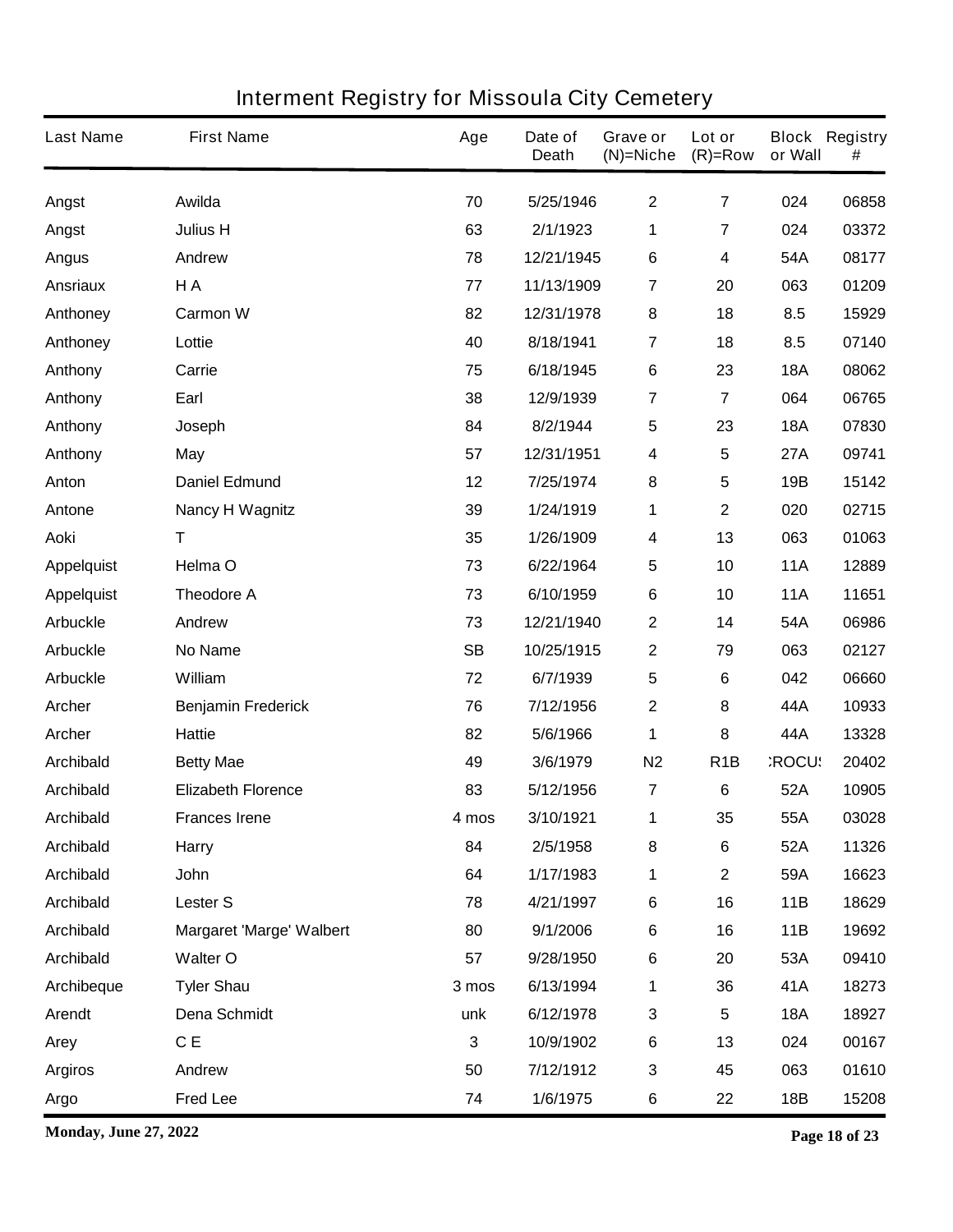| <b>Last Name</b> | <b>First Name</b>           | Age    | Date of<br><b>Death</b> | Grave or<br>$(N)$ =Niche | Lot or<br>$(R)=Row$ | or Wall    | <b>Block Registry</b><br># |
|------------------|-----------------------------|--------|-------------------------|--------------------------|---------------------|------------|----------------------------|
| <b>Argo</b>      | <b>Katherine</b>            | 90     | 10/24/1976              | $\overline{7}$           | 14                  | 51A        | 15573                      |
| <b>Argo</b>      | <b>Katherine E Renner</b>   | 83     | 6/24/1995               | 5                        | 22                  | <b>18B</b> | 18386                      |
| <b>Argo</b>      | Pearl B                     | 77     | 3/29/1958               | 8                        | 14                  | 51A        | 11365                      |
| <b>Arlint</b>    | <b>Agnes L</b>              | 72     | 10/10/1983              | $\mathbf 3$              | 13                  | <b>28A</b> | 16727                      |
| <b>Arlint</b>    | <b>Albert I</b>             | 70     | 7/27/1975               | 8                        | 18                  | 21A        | 15327                      |
| <b>Arlint</b>    | <b>Mabel Leida</b>          | 50     | 1/12/1963               | $\overline{7}$           | 18                  | 21A        | 12527                      |
| <b>Armour</b>    | <b>George E (REMOVED)</b>   | 69     | 8/1/1950                | 8                        | 8                   | <b>12A</b> | 09371                      |
| <b>Armpriest</b> | <b>James Fredrick</b>       | 79     | 10/11/2015              | 1                        | 18                  | 10B        | 20541                      |
| <b>Arms</b>      | <b>Daniel</b>               | 83     | 12/21/1943              | $\bf 6$                  | 6                   | 042        | 07774                      |
| <b>Armsby</b>    | Lucille Jamieson            | 92     | 8/5/1993                | $\boldsymbol{2}$         | 6                   | 24A        | 18144                      |
| Armstrong        | <b>Alma Hazel</b>           | 45     | 4/12/1954               | $\mathbf{3}$             | 17                  | 59A        | 10362                      |
| Armstrong        | <b>Beaulah Marshall</b>     | 82     | 3/9/1998                | 3                        | 20                  | 60A        | 18843                      |
| Armstrong        | <b>Byron John</b>           | 30     | 8/9/1983                | 5                        | 23                  | 007        | 16699                      |
| Armstrong        | <b>Chad Michael</b>         | 14     | 4/25/1986               | $\boldsymbol{4}$         | 10                  | <b>14B</b> | 17116                      |
| Armstrong        | Dawna Jean                  | 25     | 2/13/1980               | $\bf 6$                  | 27                  | 03B        | 16125                      |
| Armstrong        | <b>Dede O Hulett Sheets</b> | 62     | 1/1/1987                | $\bf 6$                  | 27                  | 03B        | 17232                      |
| Armstrong        | <b>Donald Dean</b>          | 1 mos  | 1/9/1942                | $\boldsymbol{4}$         | 10                  | 55A        | 07225                      |
| Armstrong        | <b>Donald Gene</b>          | 63     | 12/7/2009               | $\mathbf{3}$             | 10                  | 14B        | 20023                      |
| Armstrong        | Dwaine J                    | unk    | 3/6/1890                | 7                        | 9                   | 028        | Ledger                     |
| Armstrong        | <b>Edith Maud</b>           | 58     | 6/3/1943                | $\mathbf 3$              | 16                  | 10.5       | 07535                      |
| Armstrong        | <b>Edward Eugene</b>        | 21     | 8/22/1978               | 3                        | 3                   | 40A        | 15879                      |
| Armstrong        | <b>Ernest Otto</b>          | 64     | 12/11/1937              | 6                        | 22                  | 08A        | 06336                      |
| Armstrong        | <b>Evelyn E</b>             | 62     | 9/10/1991               | 8                        | 13                  | 021        | 17967                      |
| Armstrong        | <b>Jack</b>                 | 10 mos | 10/13/1937              | 6                        | 5                   | 55A        | 06287                      |
| Armstrong        | <b>James Carl</b>           | 88     | 7/31/1972               | 4                        | 16                  | 10.5       | 14741                      |
| Armstrong        | <b>Jessie May</b>           | 76     | 12/25/1951              | $\sqrt{5}$               | 22                  | 08A        | 09729                      |
| Armstrong        | John Heges                  | 67     | 3/16/1968               | 4                        | 1                   | 010        | 13750                      |
| Armstrong        | <b>John Nelson</b>          | 64     | 5/11/1911               | $\overline{7}$           | 1                   | 045        | 01447                      |
| Armstrong        | <b>Lawrence E</b>           | 3      | 1/12/1941               | $\boldsymbol{2}$         | 11                  | 015        | 07002                      |
| Armstrong        | Pamela Joy                  | 4 days | 10/26/1960              | $\boldsymbol{9}$         | 40                  | 41A        | 12003                      |
| Armstrong        | <b>Ranald M</b>             | 60     | 7/20/1976               | $\sqrt{5}$               | 23                  | 007        | 15532                      |
| Armstrong        | <b>Retta Barnes</b>         | 87     | 4/12/1968               | $\mathbf 3$              | 29                  | <b>16A</b> | 13796                      |
| Arneburg         | <b>Phillip</b>              | 9 mos  | 8/13/1900               | 1                        | 3                   | 029        | Ledger                     |

**Monday, June 27, 2022 Page 19 of 23**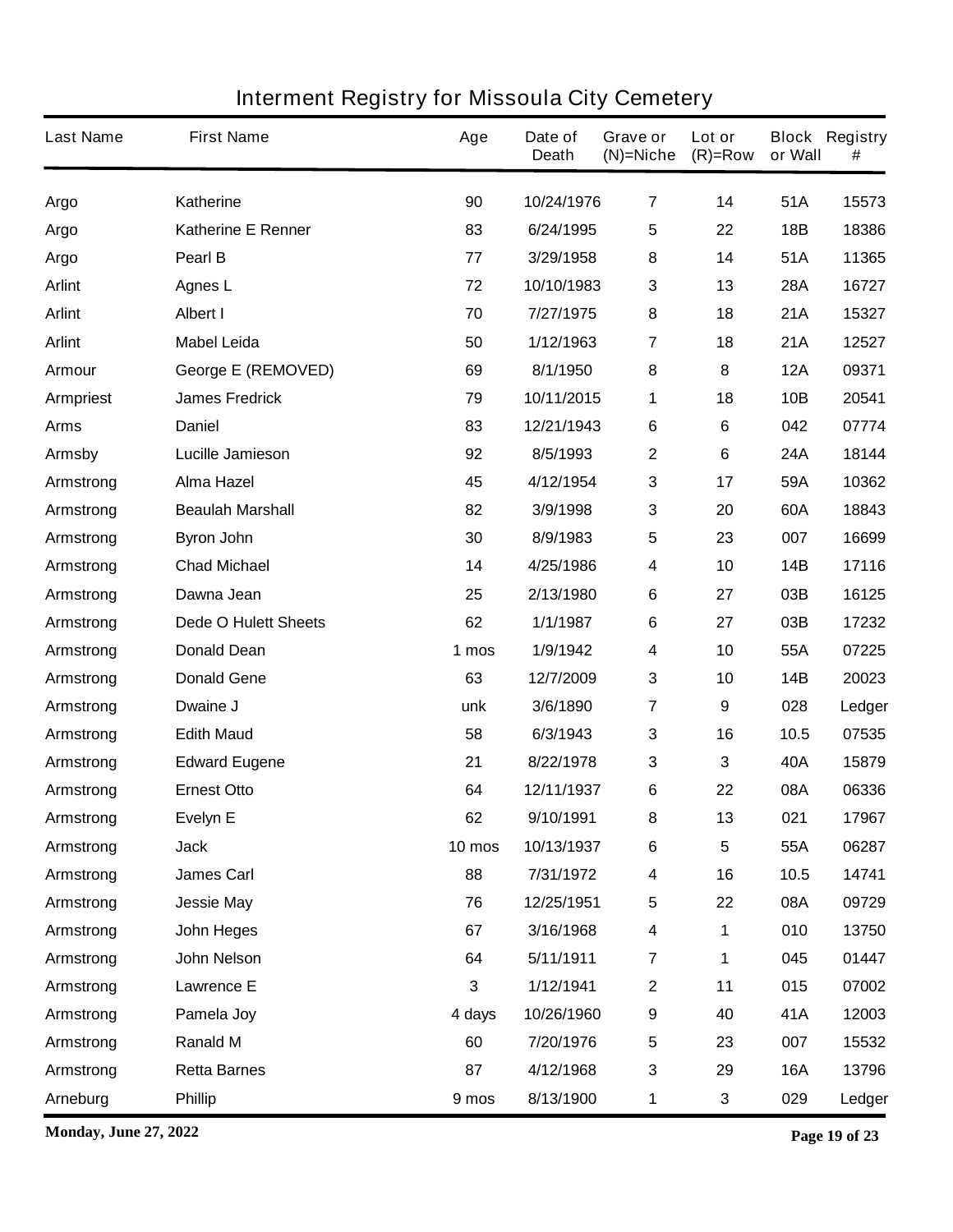| <b>Last Name</b> | <b>First Name</b>                 | Age       | Date of<br><b>Death</b> | Grave or<br>$(N)$ =Niche | Lot or<br>$(R)=Row$     | or Wall    | <b>Block Registry</b><br># |
|------------------|-----------------------------------|-----------|-------------------------|--------------------------|-------------------------|------------|----------------------------|
| <b>Arnold</b>    | <b>Carl Fredrick</b>              | unk       | 5/22/1907               | $5\phantom{.0}$          | 8                       | 021        | 00721                      |
| <b>Arnold</b>    | Carl L                            | 63        | 10/29/1952              | 1                        | 22                      | 58A        | 09971                      |
| <b>Arnold</b>    | <b>Florence Lucille</b>           | 12        | 3/20/1936               | 1                        | 8                       | 34A        | 05888                      |
| <b>Arnold</b>    | <b>Lewis Henry</b>                | 81        | 5/18/1953               | 7                        | 21                      | 58A        | 10118                      |
| <b>Arnold</b>    | <b>Majorie Mason</b>              | 88        | 11/7/1977               | $\overline{7}$           | 8                       | 34A        | 15756                      |
| <b>Arnold</b>    | Ralph L                           | 61        | 9/23/1948               | 7                        | 8                       | 34A        | 08870                      |
| <b>Arnoldson</b> | Louise                            | 79        | 3/28/1956               | 7                        | 20                      | 52A        | 10850                      |
| <b>Arnoldy</b>   | <b>Theodore Edward</b>            | 66        | 3/18/1939               | 6                        | 11                      | 04A        | 06620                      |
| Aronson          | Levine                            | 46        | 6/29/1929               | 8                        | 14                      | 34A        | 04560                      |
| <b>Aronson</b>   | <b>Mary Carolina</b>              | 60        | 1/31/1945               | 7                        | 14                      | 34A        | 07962                      |
| <b>Aronson</b>   | <b>Phyllis Mabel Louise Jacky</b> | 82        | 9/15/1995               | 1                        | 13                      | 30A        | 18420                      |
| Aronson          | <b>Robert L</b>                   | 83        | 7/17/1995               | $\mathbf 2$              | 13                      | 30A        | 18393                      |
| Arpan            | Joe                               | 59        | 4/16/1946               | 4                        | 10                      | 46A        | 08261                      |
| <b>Arridson</b>  | No name                           | <b>SB</b> | 2/15/1919               | 1                        | 38                      | 55A        | 02729                      |
| <b>Artese</b>    | Donna L                           | 86        | 4/17/2017               | 1                        | 18                      | 07B        | 20652                      |
| <b>Arthun</b>    | <b>Esther Schmidt Schneider</b>   | 63        | 12/31/1986              | 5                        | 20                      | 11B        | 17228                      |
| <b>Arthur</b>    | No name                           | 67        | 4/22/1932               | $\boldsymbol{2}$         | 30                      | 45A        | 05071                      |
| <b>Asby</b>      | <b>Elmer Mayo</b>                 | 84        | 5/12/1981               | 5                        | 10                      | 31A        | 16342                      |
| Ash              | <b>Thomas P</b>                   | 56        | 7/20/1986               | 8                        | 31                      | 01D        | 17161                      |
| <b>Ashby</b>     | Arnold J                          | 44        | 7/11/1954               | 8                        | 16                      | <b>12A</b> | 10421                      |
| <b>Ashby</b>     | <b>Mickey</b>                     | 4 hrs     | 1/2/1937                | 4                        | 4                       | 55A        | 06168                      |
| <b>Ashby</b>     | <b>Samuel Franklin</b>            | 49        | 5/4/1937                | 3                        | 4                       | 13A        | 06057                      |
| <b>Ashby</b>     | <b>Shirley A</b>                  | 42        | 5/20/1976               | 5                        | 21                      | 22B        | 15505                      |
| <b>Ashcroft</b>  | <b>Floyd James</b>                | 84        | 3/9/2016                | 1                        | 30                      | 10B        | 20566                      |
| <b>Ashford</b>   | <b>Charles</b>                    | 83        | 6/24/1959               | $\overline{\mathbf{4}}$  | 5                       | 07A        | 11672                      |
| <b>Ashford</b>   | Helen                             | 72        | 4/9/1951                | $\mathbf 3$              | 5                       | 07A        | 09548                      |
| <b>Ashley</b>    | <b>Clarence</b>                   | 1         | 9/27/1905               | $\overline{7}$           | $\overline{\mathbf{7}}$ | 006        | 00502                      |
| <b>Ashmead</b>   | <b>Jesse E</b>                    | 34        | 1/4/1913                | 5                        | 3                       | 069        | 01678                      |
| Ashton           | William                           | 82        | 9/25/1948               | $\mathbf 3$              | 9                       | 38A        | 08871                      |
| <b>Ask</b>       | <b>Bert</b>                       | 40        | 11/7/1916               | $\overline{\mathbf{r}}$  | 88                      | 063        | 02263                      |
| <b>Ask</b>       | <b>Dorothy Emma Miller</b>        | 55        | 11/21/1968              | 1                        | 12                      | 061        | 13925                      |
| <b>Ask</b>       | <b>Guy B</b>                      | 46        | 12/3/1955               | $\mathbf 3$              | 9                       | 59A        | 10759                      |
| <b>Ask</b>       | <b>Ruth Marie</b>                 | 3 mos     | 9/17/1908               | 8                        | 9                       | 063        | 00990                      |

**Monday, June 27, 2022 Page 20 of 23**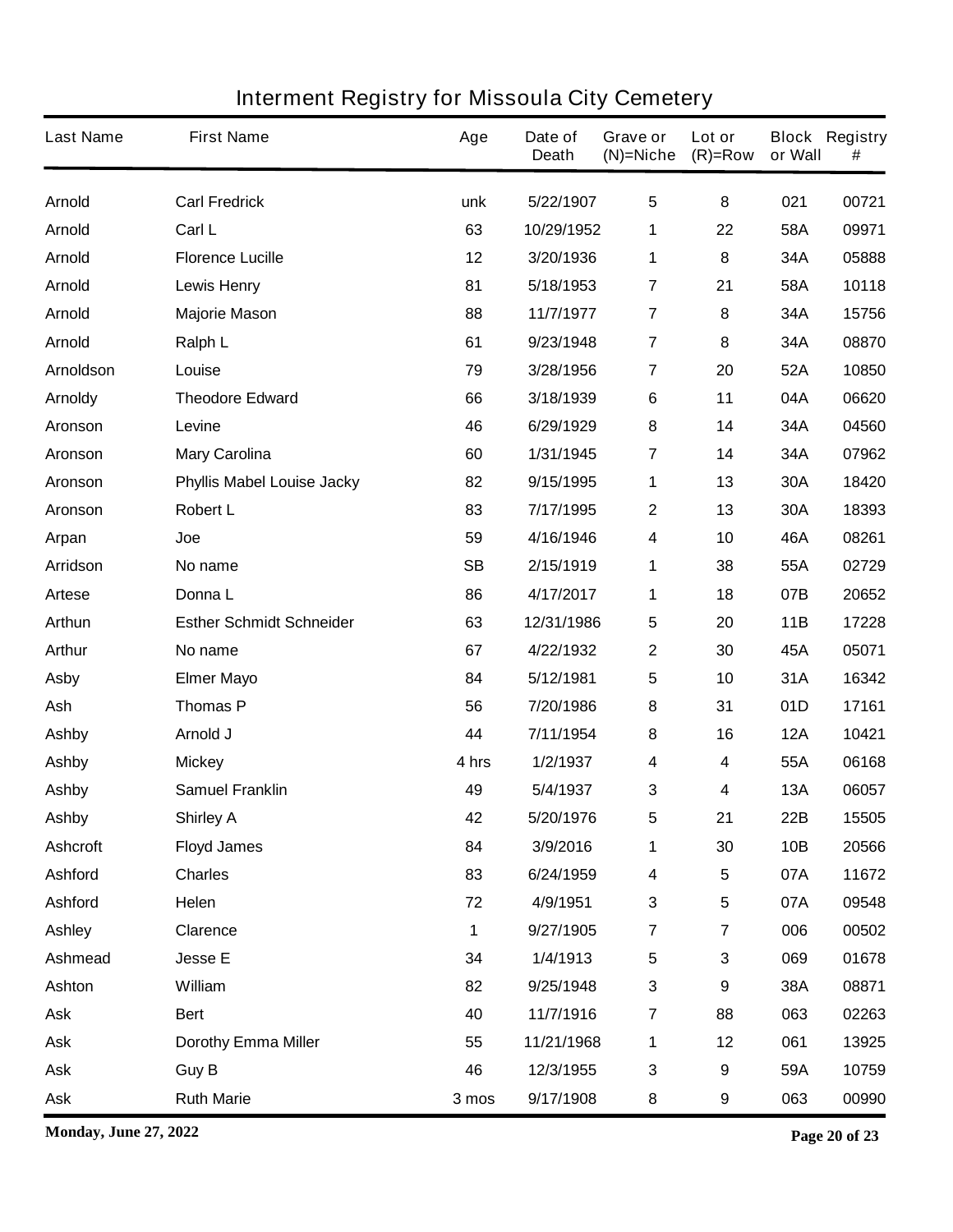| <b>Last Name</b> | <b>First Name</b>        | Age       | Date of<br><b>Death</b> | Grave or<br>$(N)$ =Niche | Lot or<br>$(R)=Row$     | or Wall    | <b>Block Registry</b><br># |
|------------------|--------------------------|-----------|-------------------------|--------------------------|-------------------------|------------|----------------------------|
| <b>Askew</b>     | <b>Martha L</b>          | 77        | 12/20/1961              | 1                        | 20                      | <b>22A</b> | 12278                      |
| <b>Askew</b>     | <b>Walter Irving</b>     | 70        | 4/13/1951               | $\mathbf 2$              | 20                      | <b>22A</b> | 09546                      |
| <b>Asp</b>       | Carl                     | unk       | 7/20/1934               | 8                        | 1                       | 04A        | 05497                      |
| <b>Aspaas</b>    | Julia H                  | 38        | 5/29/1908               | 4                        | 5                       | 063        | 00925                      |
| <b>Atchison</b>  | Ada H                    | 84        | 10/10/1968              | 4                        | 8                       | 053        | 13868                      |
| Atherton         | <b>No Name</b>           | unk       | 9/30/1895               | $\boldsymbol{2}$         | 8                       | 002        | Ledger                     |
| <b>Atkin</b>     | <b>Frank M</b>           | 71        | 6/25/1950               | $\mathbf 2$              | 18                      | 09A        | 09345                      |
| <b>Atkin</b>     | <b>Margaret Jane</b>     | 86        | 10/23/1948              | 1                        | 18                      | 09A        | 08891                      |
| <b>Atkins</b>    | Genevieve                | 65        | 2/8/1960                | $5\phantom{.0}$          | 14                      | 29A        | 11798                      |
| <b>Atkins</b>    | <b>Helen Louise</b>      | 55        | 3/23/1960               | 7                        | 12                      | 42A        | 11857                      |
| <b>Atkins</b>    | Jay W                    | 89        | 1/21/1982               | 6                        | 14                      | 29A        | 16445                      |
| <b>Atkins</b>    | <b>Mabel Violet</b>      | 76        | 4/9/1954                | 3                        | 13                      | 42A        | 10358                      |
| <b>Atkins</b>    | <b>William P</b>         | 95        | 1/4/1968                | 4                        | 13                      | 42A        | 13732                      |
| Atwood           | <b>James Henry</b>       | 64        | 7/25/1928               | 8                        | 3                       | 35A        | 04336                      |
| Atz              | <b>Billy J</b>           | 27        | 8/1/1960                | $\mathbf 3$              | 3                       | 52A        | 11973                      |
| Atz              | <b>Everett Arnold</b>    | 31        | 6/3/1938                | 3                        | 10                      | 055        | 06447                      |
| Aufdermaur       | <b>Mary Kirchmeier</b>   | 92        | 12/26/1988              | 5                        | 13                      | 10.5       | 17499                      |
| Aufdermour       | <b>Charles</b>           | 58        | 2/14/1950               | 6                        | 13                      | 10.5       | 09231                      |
| <b>Augustin</b>  | <b>Abbigail Cornelia</b> | 2 mos     | 12/15/2007              | 3                        | 3                       | 21B        | 19814                      |
| Aune             | <b>Allen Earl</b>        | 74        | 8/16/1989               | 4                        | 58                      | 01D        | 17587                      |
| Aune             | <b>Anna Alida</b>        | 82        | 12/26/1968              | 1                        | $\overline{\mathbf{7}}$ | 31A        | 13898                      |
| Aune             | <b>Estelle V</b>         | 72        | 12/29/1991              | 4                        | 58                      | 01D        | 17899                      |
| Aune             | John O                   | 89        | 2/16/1976               | $\mathbf 2$              | $\overline{\mathbf{7}}$ | 31A        | 15436                      |
| Aune             | <b>Mary Ellen Taplin</b> | 48        | 4/23/1970               | $\overline{7}$           | $\mathbf 2$             | 31A        | 14201                      |
| Aune             | <b>No Name</b>           | <b>SB</b> | 4/29/1940               | 4                        | $\overline{\mathbf{7}}$ | 55A        | 06834                      |
| Aune             | Peter O                  | 74        | 3/18/1971               | 8                        | $\mathbf 2$             | 31A        | 14380                      |
| <b>Austin</b>    | <b>Charles</b>           | 78        | 3/21/1925               | 8                        | 20                      | 065        | 03735                      |
| <b>Austin</b>    | <b>Elmira A Moon</b>     | 83        | 5/31/1916               | 4                        | 89                      | 063        | 02217                      |
| <b>Austin</b>    | J C - AKA                | 48        | 3/12/1943               | 4                        | 8                       | 54A        | 07474                      |
| <b>Austin</b>    | Jennie Mildred           | 41        | 11/4/1936               | 1                        | 14                      | 08A        | 06135                      |
| <b>Austin</b>    | <b>Mary Coon</b>         | 65        | 9/20/1917               | $\overline{7}$           | 20                      | 065        | 02432                      |
| <b>Austin</b>    | <b>Myrtle</b>            | 39        | 1/6/1918                | $\boldsymbol{2}$         | 115                     | 063        | 02468                      |
| Auvenen          | <b>Charles F</b>         | 59        | 12/25/1913              | $\mathbf 2$              | 60                      | 063        | 01814                      |

**Monday, June 27, 2022 Page 21 of 23**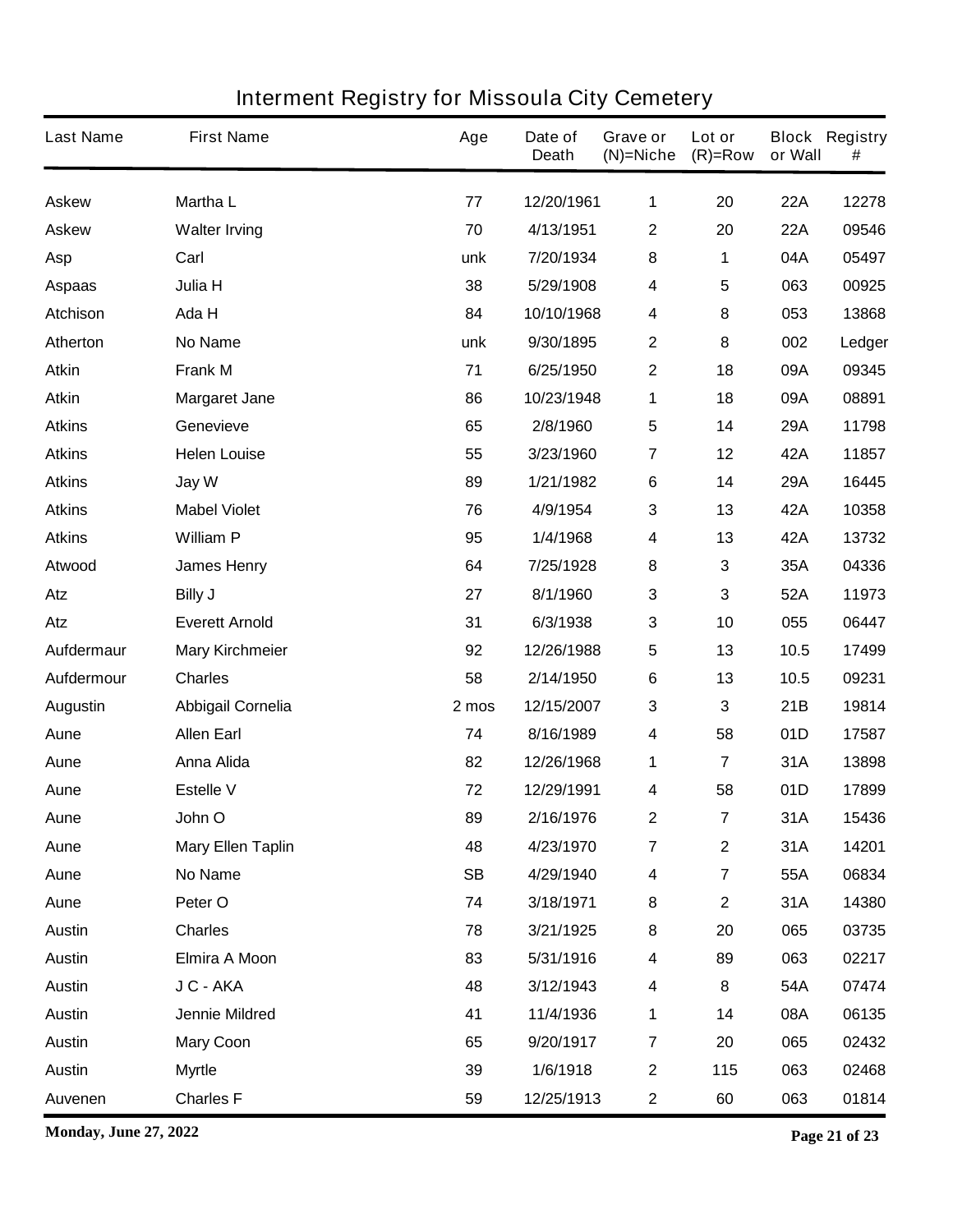| <b>Last Name</b> | <b>First Name</b>        | Age       | Date of<br><b>Death</b> | Grave or<br>(N)=Niche   | Lot or<br>$(R)=Row$ | or Wall    | <b>Block Registry</b><br># |
|------------------|--------------------------|-----------|-------------------------|-------------------------|---------------------|------------|----------------------------|
| Auwen            | <b>Marion 'Bonnie'</b>   | 65        | 3/30/1992               | 1                       | 27                  | 21B        | 17945                      |
| <b>Averill</b>   | <b>Claude Samuel</b>     | 53        | 11/9/1940               | 5                       | 1                   | <b>18A</b> | 06959                      |
| <b>Averill</b>   | <b>Edith E Solleder</b>  | 98        | 1/16/1990               | 4                       | 1                   | <b>18A</b> | 17643                      |
| <b>Averill</b>   | <b>Edward Root</b>       | 57        | 1/11/1944               | $\boldsymbol{2}$        | 3                   | 048        | 07681                      |
| <b>Averill</b>   | <b>Ethel V</b>           | 65        | 7/13/1956               | 7                       | 7                   | 39A        | 10934                      |
| <b>Averill</b>   | <b>William Henry</b>     | 53        | 8/28/1937               | ${\bf 8}$               | 1                   | <b>18A</b> | 06250                      |
| Avery            | Alice L                  | 9 wks     | 9/15/1905               | 1                       | 6                   | 022        | 00495                      |
| Avery            | Amos L                   | 56        | 1/24/1916               | $\boldsymbol{2}$        | $\mathbf 2$         | 026        | 02167                      |
| Avery            | Amos M                   | 70        | 3/9/1952                | 4                       | 10                  | 09A        | 09788                      |
| Avery            | <b>Arabelle Rees</b>     | 88        | 3/6/1990                | 1                       | 13                  | 044        | 17658                      |
| Avery            | <b>Carolyn Brownwell</b> | 77        | 2/26/1941               | 1                       | $\mathbf 2$         | 026        | 07037                      |
| Avery            | <b>Charles Earl</b>      | 83        | 9/28/1955               | ${\bf 8}$               | 6                   | 022        | 10703                      |
| Avery            | Cyrus R                  | 79        | 6/17/1927               | $\mathbf 3$             | 3                   | 042        | 04156                      |
| Avery            | <b>Dwight</b>            | <b>SB</b> | 1/16/1908               | 1                       | 6                   | 022        | 00838                      |
| Avery            | <b>Earl Weber</b>        | 80        | 10/26/1987              | 5                       | 6                   | 022        | 17345                      |
| Avery            | Elizabeth                | unk       | 7/26/1918               | $\bf 6$                 | 6                   | 022        | 02981                      |
| Avery            | <b>Elroy C</b>           | 1         | 8/2/1910                | $\boldsymbol{2}$        | 6                   | 022        | 01319                      |
| Avery            | <b>Enid Davis</b>        | 102       | 1/25/2014               | 4                       | 6                   | 022        | 20411                      |
| Avery            | <b>Eugene Edward</b>     | 49        | 1/25/1931               | $\bf 6$                 | 7                   | 042        | 04836                      |
| Avery            | <b>Grace Anna</b>        | 61        | 2/1/1954                | 3                       | 10                  | 09A        | 10311                      |
| Avery            | <b>Harvey B</b>          | 80        | 12/26/1974              | $\mathbf 2$             | 13                  | 044        | 15214                      |
| Avery            | <b>Hazel</b>             | 60        | 9/11/1968               | $\mathbf 2$             | $\mathbf 2$         | 001        | 13842                      |
| Avery            | <b>Herbert Starr</b>     | 63        | 5/21/1971               | 3                       | 11                  | 49A        | 14439                      |
| Avery            | <b>Iris L Ferris</b>     | 30        | 8/14/1924               | 8                       | $\mathbf 2$         | 026        | 03645                      |
| Avery            | <b>Minerva</b>           | unk       |                         | $\overline{7}$          | $\mathbf 2$         | 026        | Ledger                     |
| Avery            | <b>Myrtle Weber</b>      | 36        | 7/31/1914               | $\overline{\mathbf{7}}$ | 6                   | 022        | 01909                      |
| Avery            | <b>No Name</b>           | <b>SB</b> | 12/20/1938              | 5                       | 6                   | 55A        | 06562                      |
| Avery            | No Name                  | unk       |                         | 4                       | 14                  | 024        | 19976                      |
| Avery            | William                  | <b>SB</b> | 7/11/1914               | 8                       | 6                   | 022        | 02974                      |
| Avery            | Zoe Donaldson            | 78        | 10/2/1959               | 6                       | 6                   | 022        | 11751                      |
| <b>Axford</b>    | <b>Helen Elizabeth</b>   | 73        | 8/16/1948               | $\mathbf 2$             | 24                  | 010        | 08839                      |
| <b>Axford</b>    | William J                | 70        | 6/23/1943               | $\overline{\mathbf{7}}$ | 24                  | 010        | 07556                      |
| <b>Axiotes</b>   | George                   | 71        | 9/20/1963               | 6                       | 9                   | 60A        | 12909                      |

**Monday, June 27, 2022 Page 22 of 23**